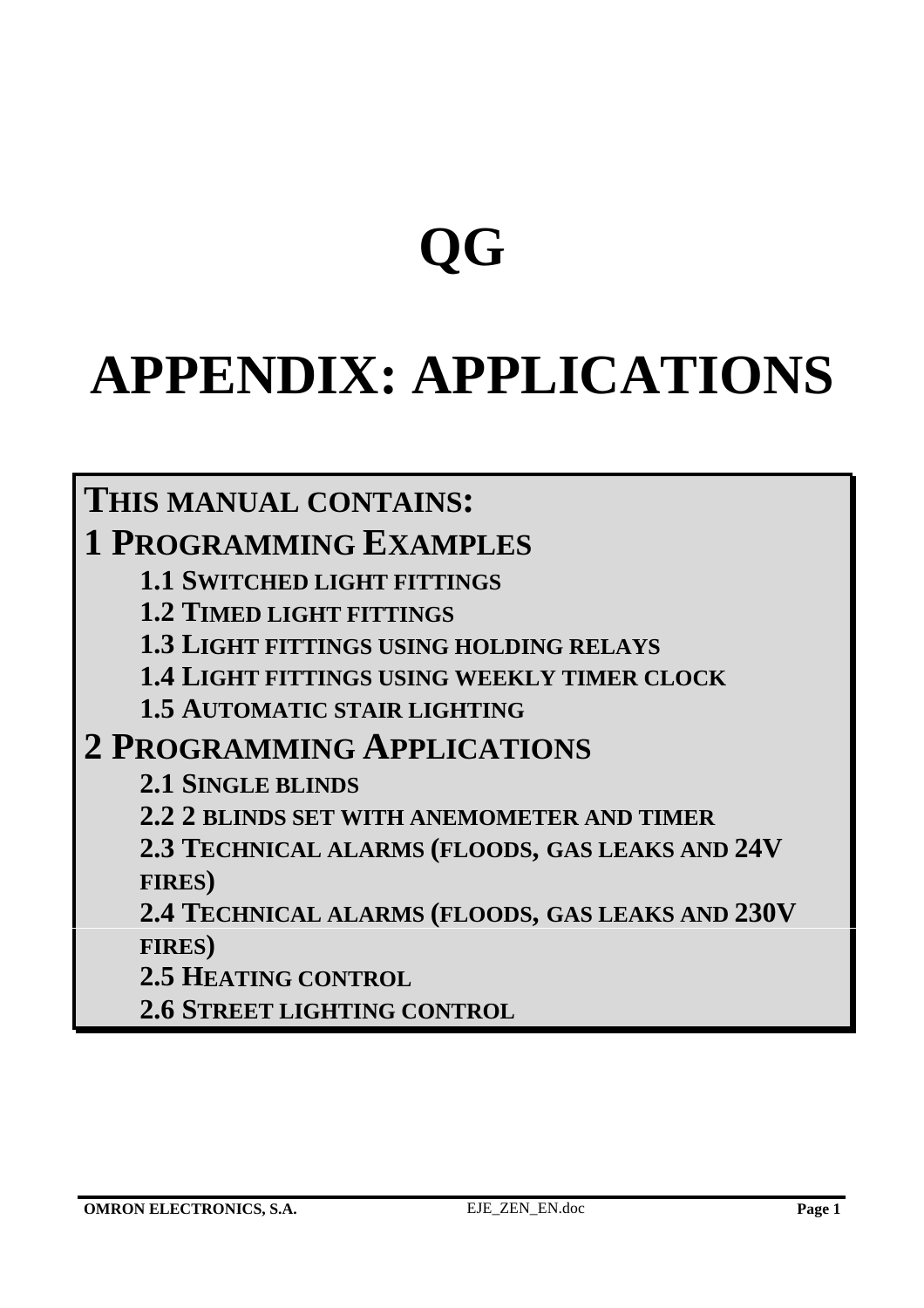# **1 Programming examples**

# **1.1 Switched light fittings** (teleswitch function)

With this programming model, it is possible to control a light fitting by using local switches.

**Connection** 



Program

$$
\begin{array}{c}\n10 \\
\left|\left| \begin{array}{c}\right| \end{array}\right| \end{array} \left| \begin{array}{c}\right| \end{array}\right| \end{array}
$$

**OMRON ELECTRONICS, S.A. EJE\_ZEN\_EN.doc** Page 2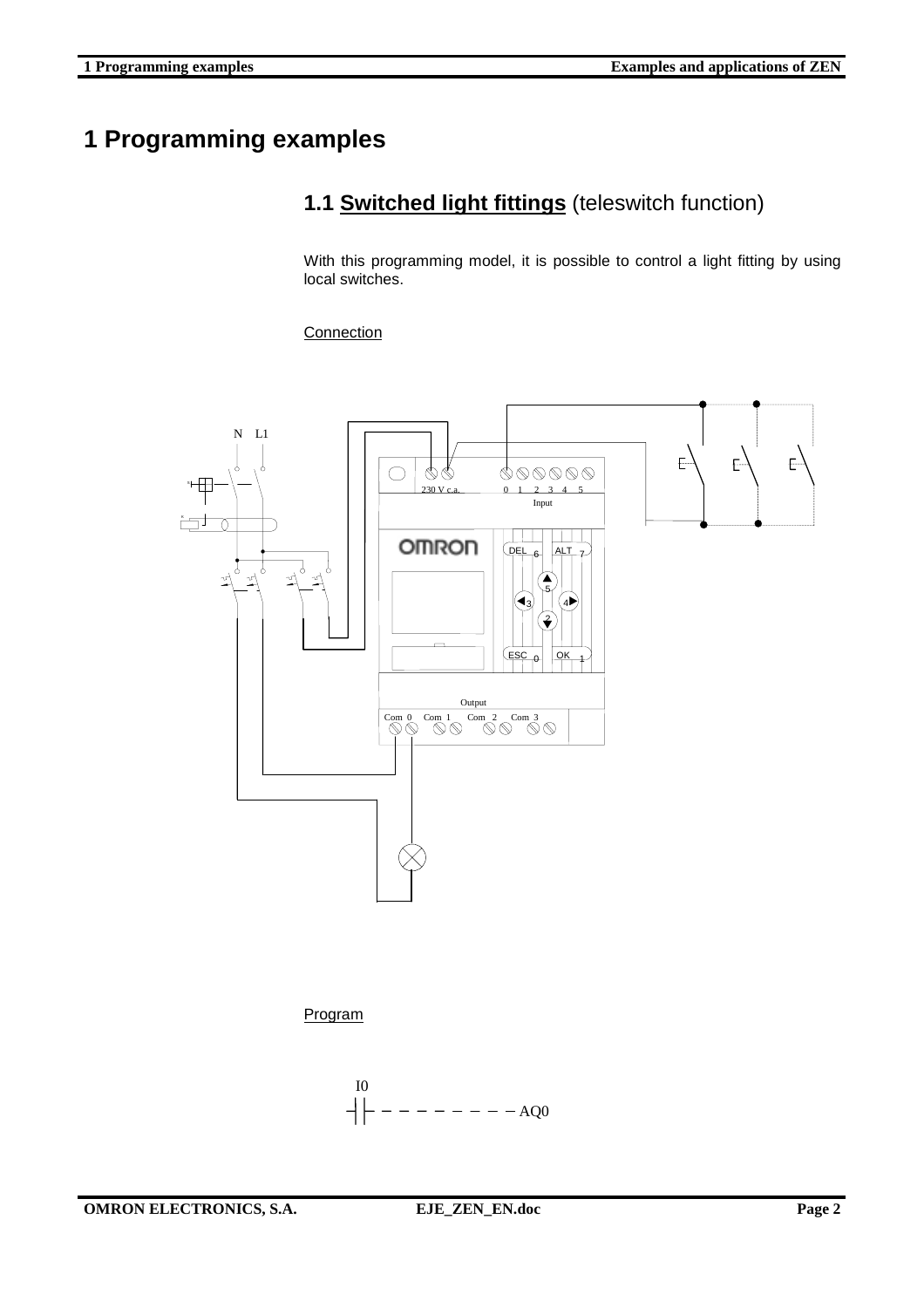By activating the switch (or switches), the status of the light fitting can be switched. This means that if the light fitting is off, activating the switch will turn it on and if the light fitting is on, activating the switch will turn it off. This function is known as the teleswitch.

### Applications

The function can be applied to all light fittings with the advantage of being able to increase the control points by simply connecting the required number of switches in parallel. Thus, there is no need to install switches and crossovers.

# **1.2 Timed light fittings**

As well as the teleswitch function (see example 1), this program activates the automatic timed disconnection of the lamp if it remains on. This example is very useful in bathrooms.

### **Connection**



**OMRON ELECTRONICS, S.A.** EJE\_ZEN\_EN.doc Page 3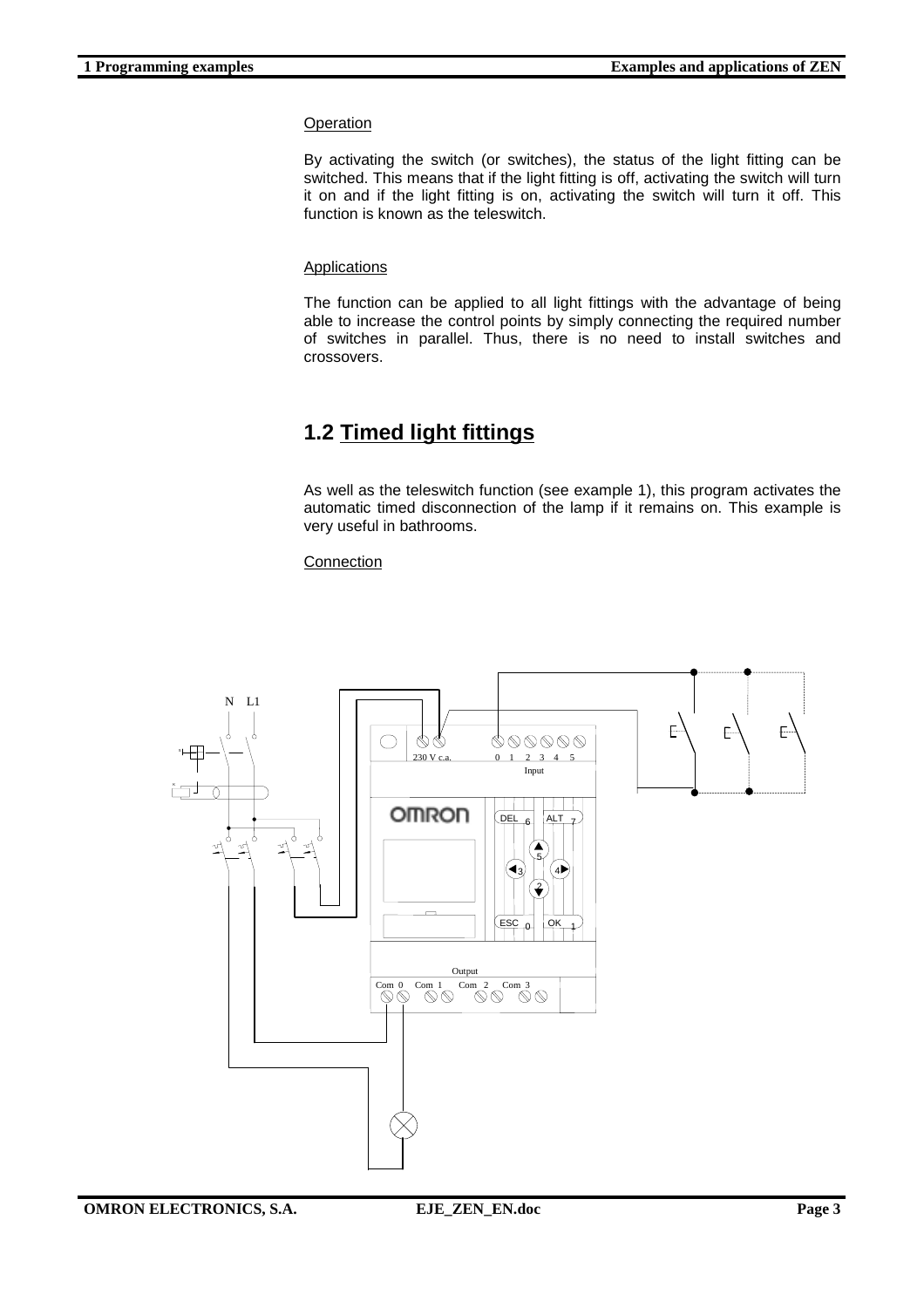

### **Operation**

Using the switch changes the status of the light fitting. This means that if the light fitting is off, this will turn it on. If the light fitting is on, this will turn it off. If the light fitting is left on, it will be turned off when the set time elapses.

In this example, the "teleswitch"(A), "timer"(X) and "reset"(R) functions have been used.

### Applications

Bathrooms, changing rooms, etc.

## **1.3 Light fittings using holding relays**

This example is focused on that when there is a power failure and then the power is reestablished, the light fitting will stay as it was before the power failure. This means that if before the fault occured, the supply was on, when it is reestablished it turns back on without the switch needing to be used. If before the fault, the supply was off, logically when the power supply is reestablished, the light fitting should remain off.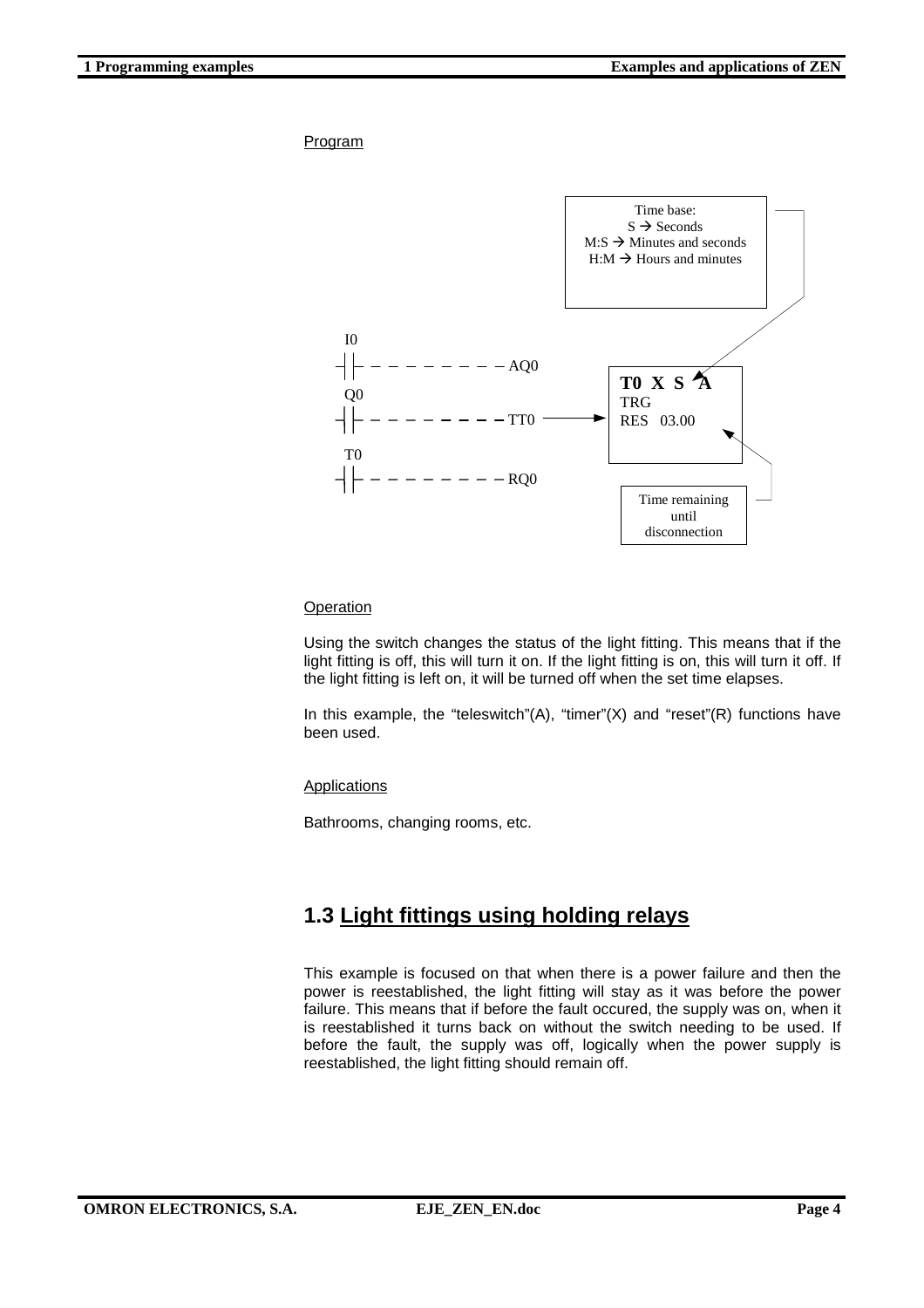**Connection** 



Program



**OMRON ELECTRONICS, S.A. EJE\_ZEN\_EN.doc** Page 5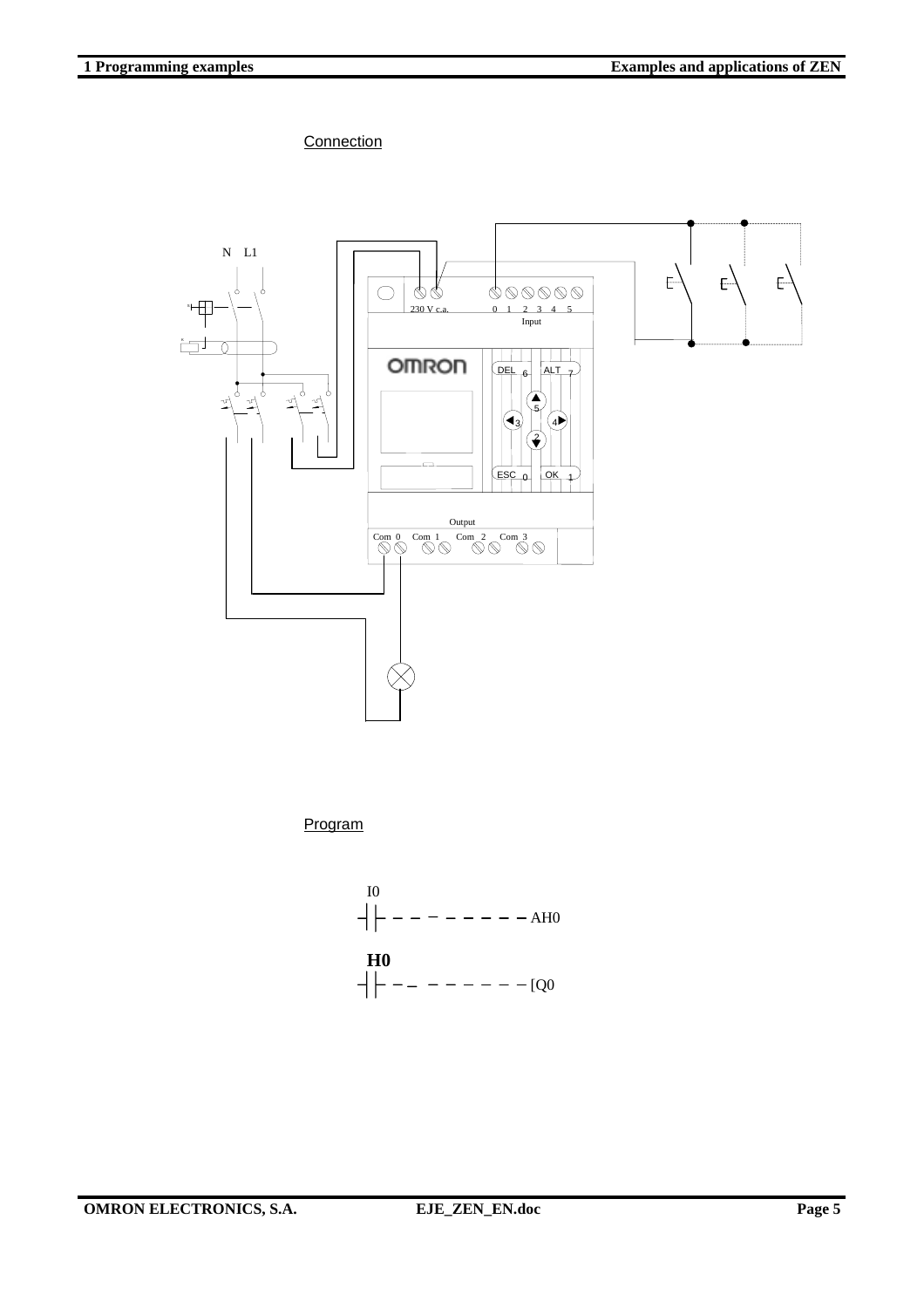Using the switch changes the status of the light fitting. This means that if the light fitting is off, this will turn it on. If the light fitting is on, this will turn it off. If a power failure occurs, when it is reestablished, the light fitting will resume its status from before the fault.

In this example, the "teleswitch"(A) and "holding relay"(H) functions have been used.

Applications

Overall lighting.

## **1.4 Light fitting using weekly timer clock**

In this example, it is solely used as a timer switch. This example is well-suited to external lighting, etc.

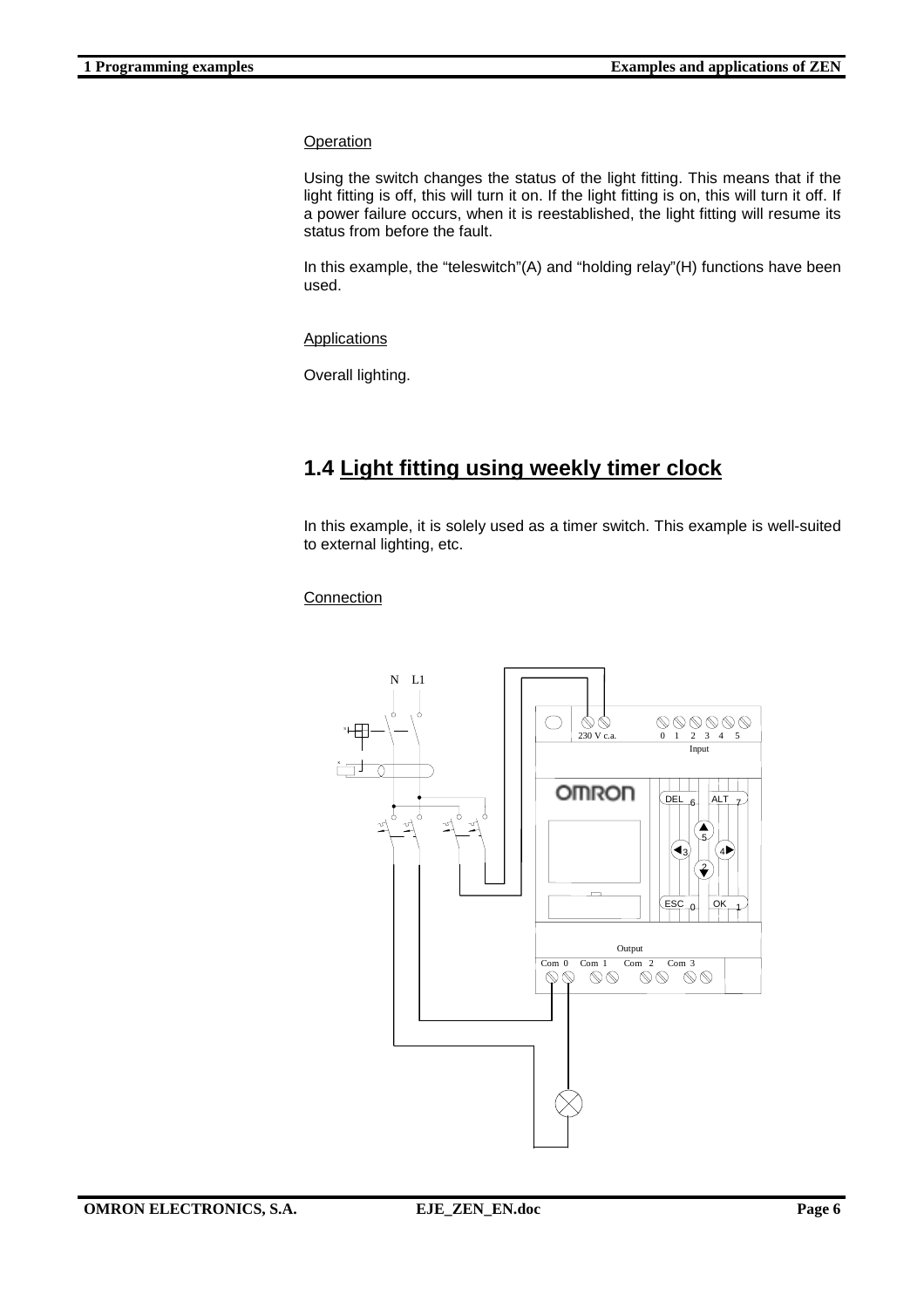

### **Operation**

The operation is the same as for a weekly timer clock.

The "weekly timer clock" (@) has been used.

### **Applications**

Lighting for illuminated signs, perimetric lighting and the overall external lighting.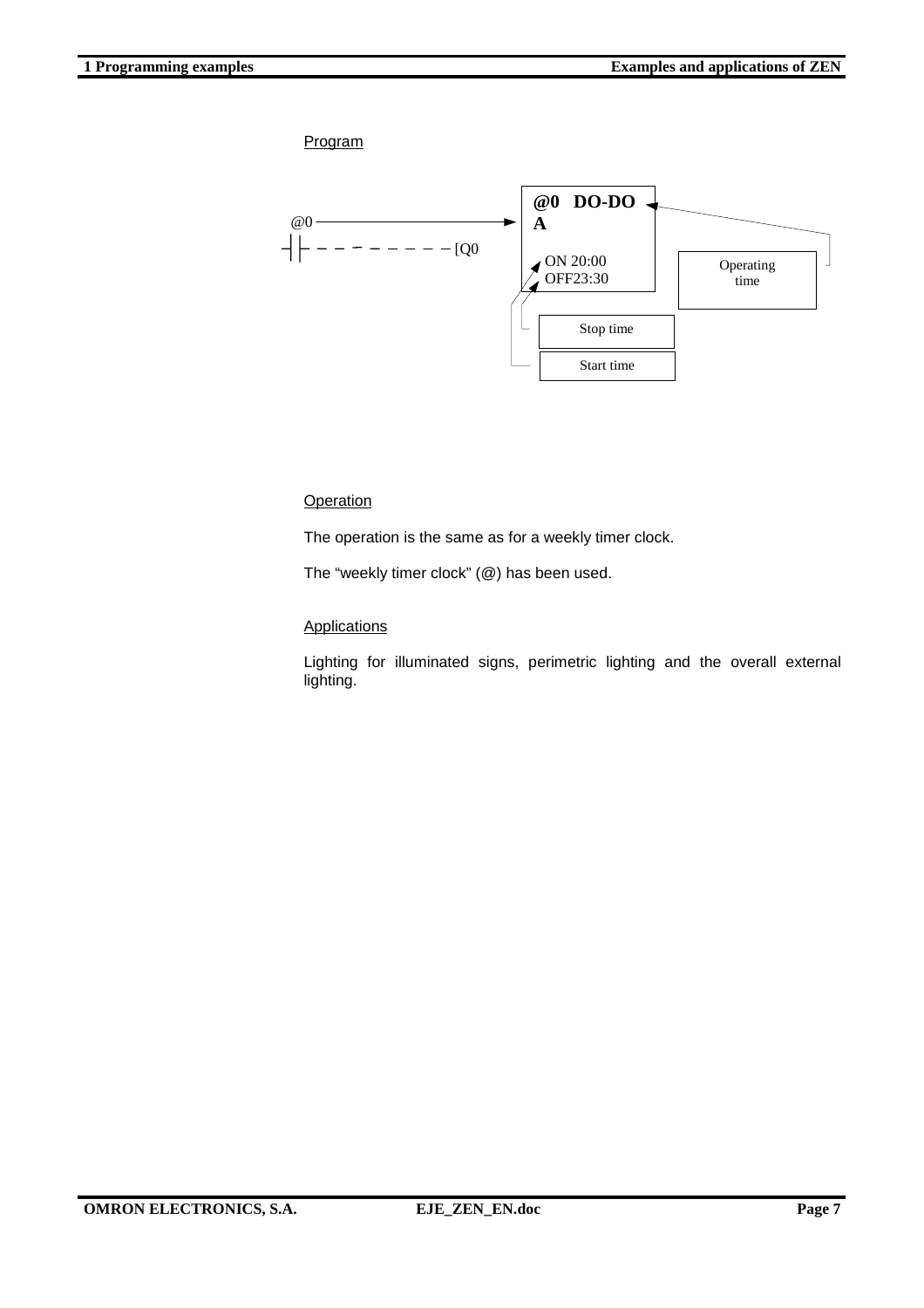## **1.5 Automatic stair lighting**

In this example, ZEN is used as automatic stair lighting.

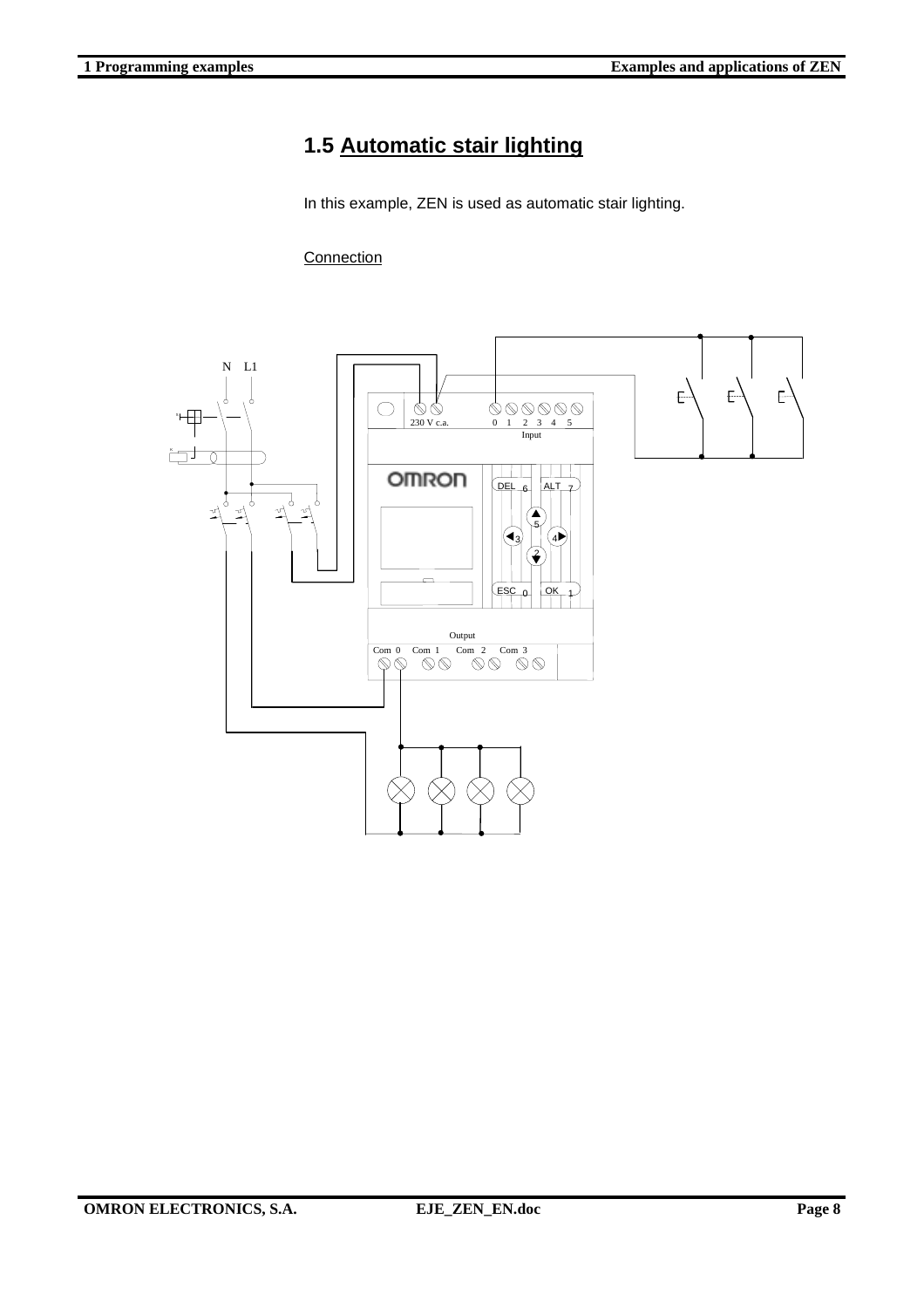

### **Operation**

The operation is similar to that of the automatic stair lighting, with the special characteristic that it allows the set power on time to be initialized. In conventional automatic stair lighting, this is only possible after the lamps have been on for a while.

In this example, the "automatic stair lighting" (O) and "holding relay" (H) functions have been used.

#### Applications

The usual automatic stair lighting applications, but with the advantage of being able to maintain status during a power failure.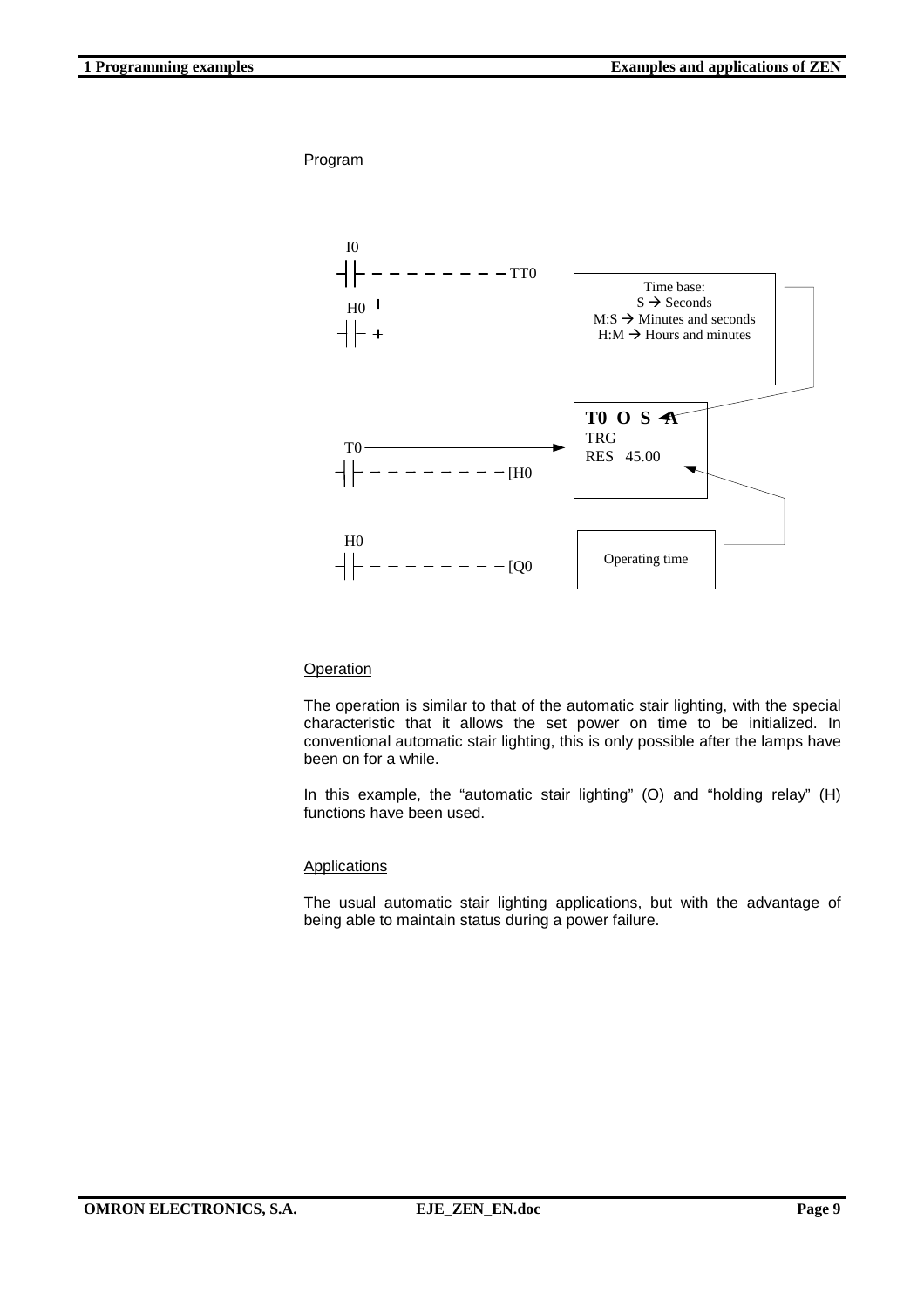# **2 Programming applications**

# **2.1 Single blind**

With this programming model, it is possible to control a motorized blind by using local switches. Two inputs for the local switches and two outputs for raising and lowering the blind are used.

Inputs/Outputs List

| Inputs |                 |   | Outputs |            |                                |
|--------|-----------------|---|---------|------------|--------------------------------|
|        | Raising switch  | P |         | Blind up   | M<br>$\widetilde{\phantom{m}}$ |
|        | Lowering switch | ۳ |         | Blind down | M<br>$\tilde{\phantom{a}}$     |

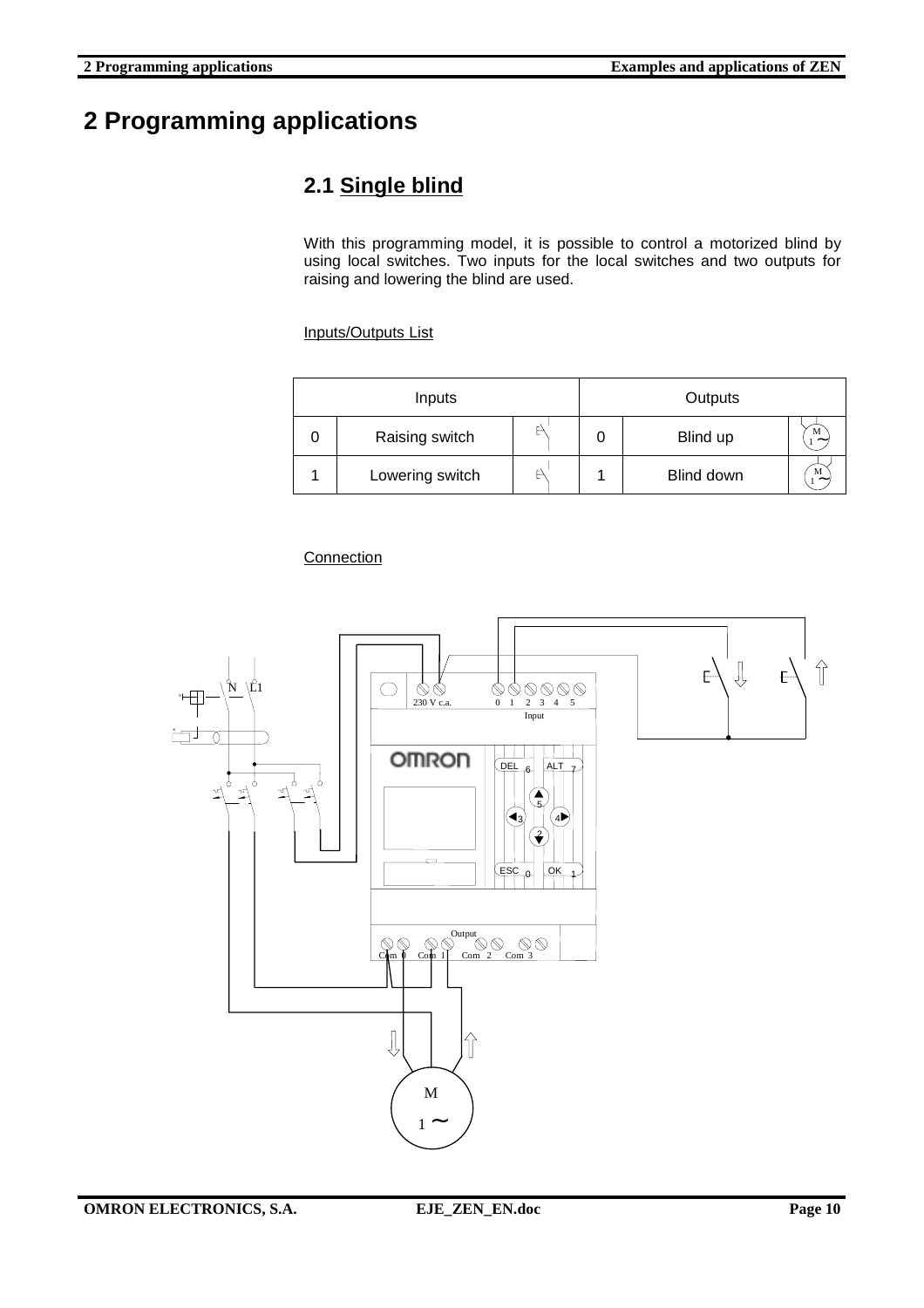

#### **Operation**

The up relay is enabled by using the up switch. This relay is automatically disabled when the travel time elapses. The blind can be stopped in mid stroke if the same switch is enabled again.

The down relay is enabled by using the down switch. This relay is automatically disabled when the travel time elapses. The blind can be stopped in mid stroke if the same switch is pressed again.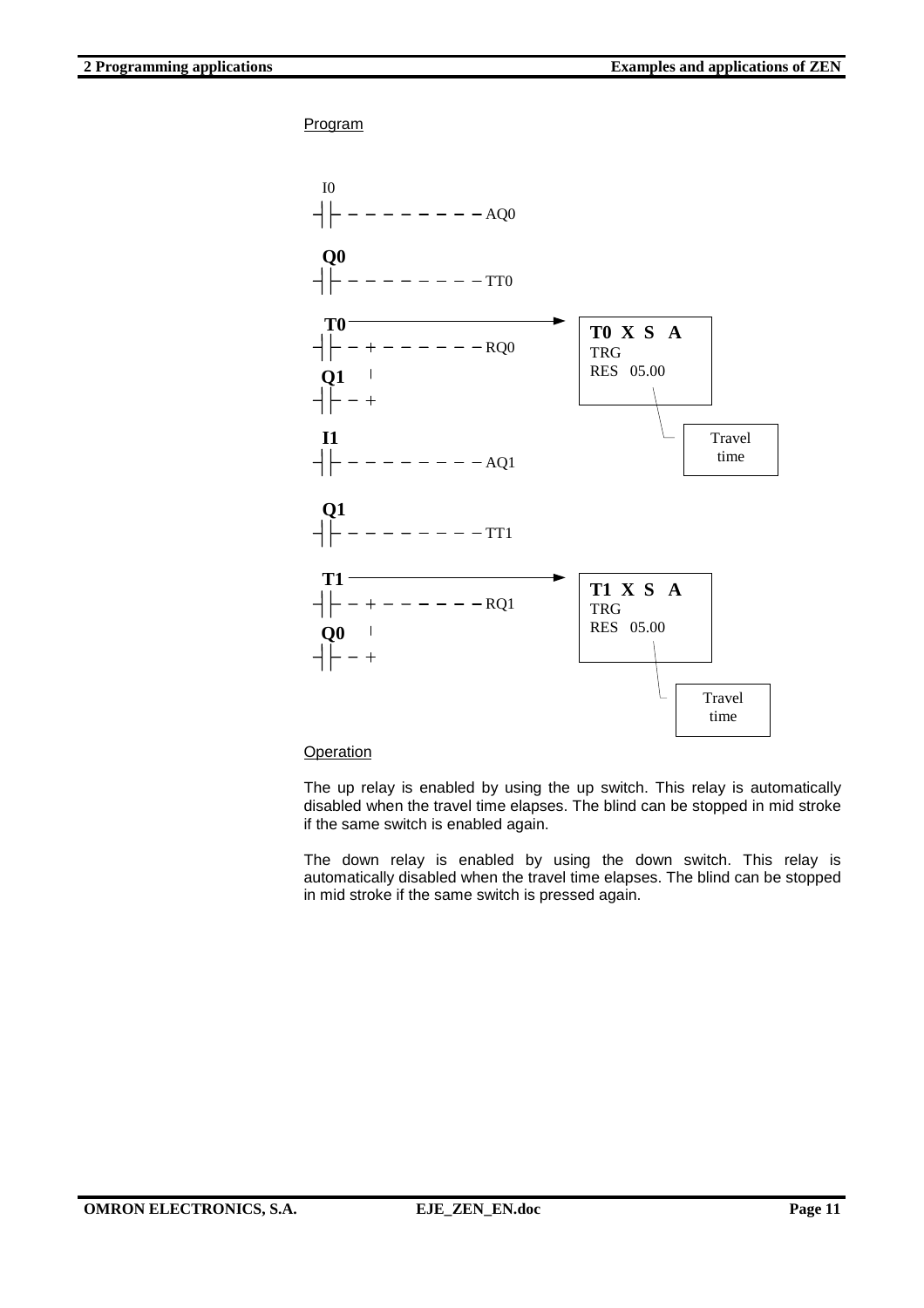### **2.2 2 blinds set with anemometer and timer**

Using this programming model, it is possible to control a set of two motorized blinds by means of local and centralized switches, an anemometer and a timer clock.

4 inputs are used for the local switches, 1 for the anemometer and 1 for operating the timer clock. Also, 4 outputs are used for raising and lowering the blinds.

### Inputs/Outputs List

| Inputs |                         |    | Outputs |   |              |                            |
|--------|-------------------------|----|---------|---|--------------|----------------------------|
| 0      | Blind 1 raising switch  | P  |         | 0 | Blind 1 up   | М<br>$\tilde{\phantom{a}}$ |
| 1      | Blind 1 lowering switch | F) |         | 1 | Blind 1 down | м<br>$\tilde{\phantom{a}}$ |
| 2      | Blind 2 raising switch  | P  |         | 2 | Blind 2 up   | M<br>$\tilde{\phantom{a}}$ |
| 3      | Blind 2 lowering switch | P  |         | 3 | Blind 2 down | M<br>$1 -$                 |
| 4      | Timer condition         | F) |         |   |              |                            |
| 5      | Anemometer              |    |         |   |              |                            |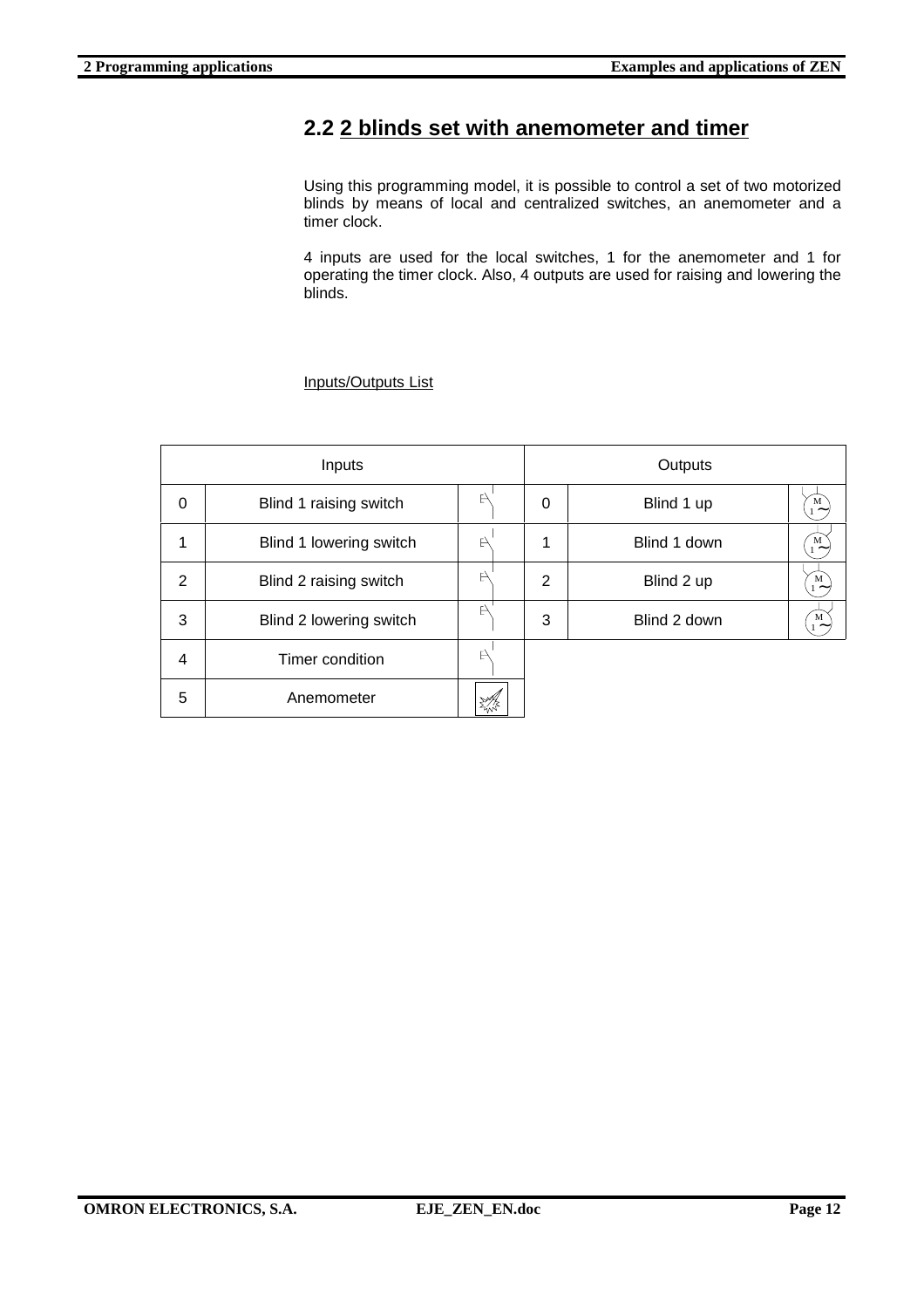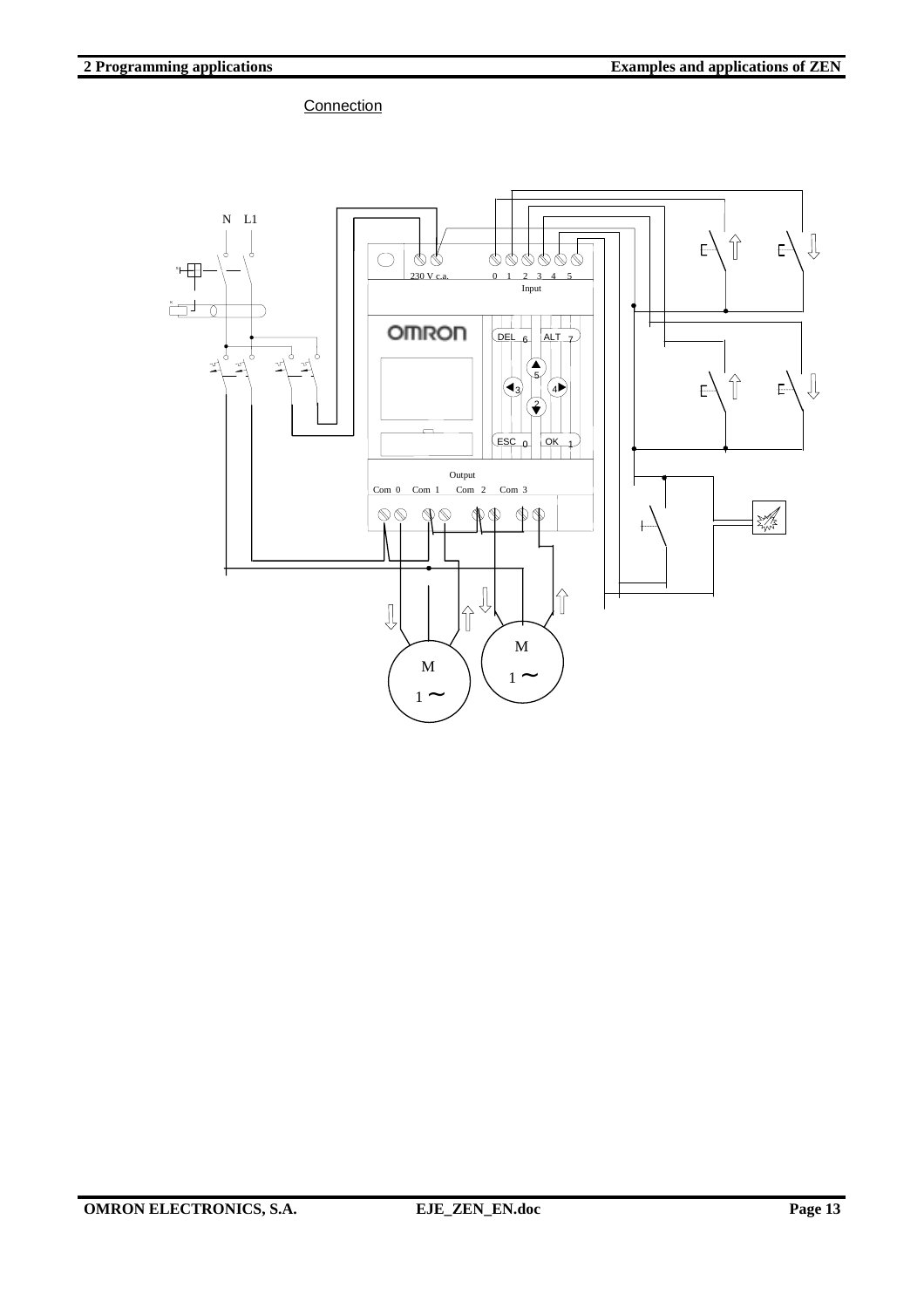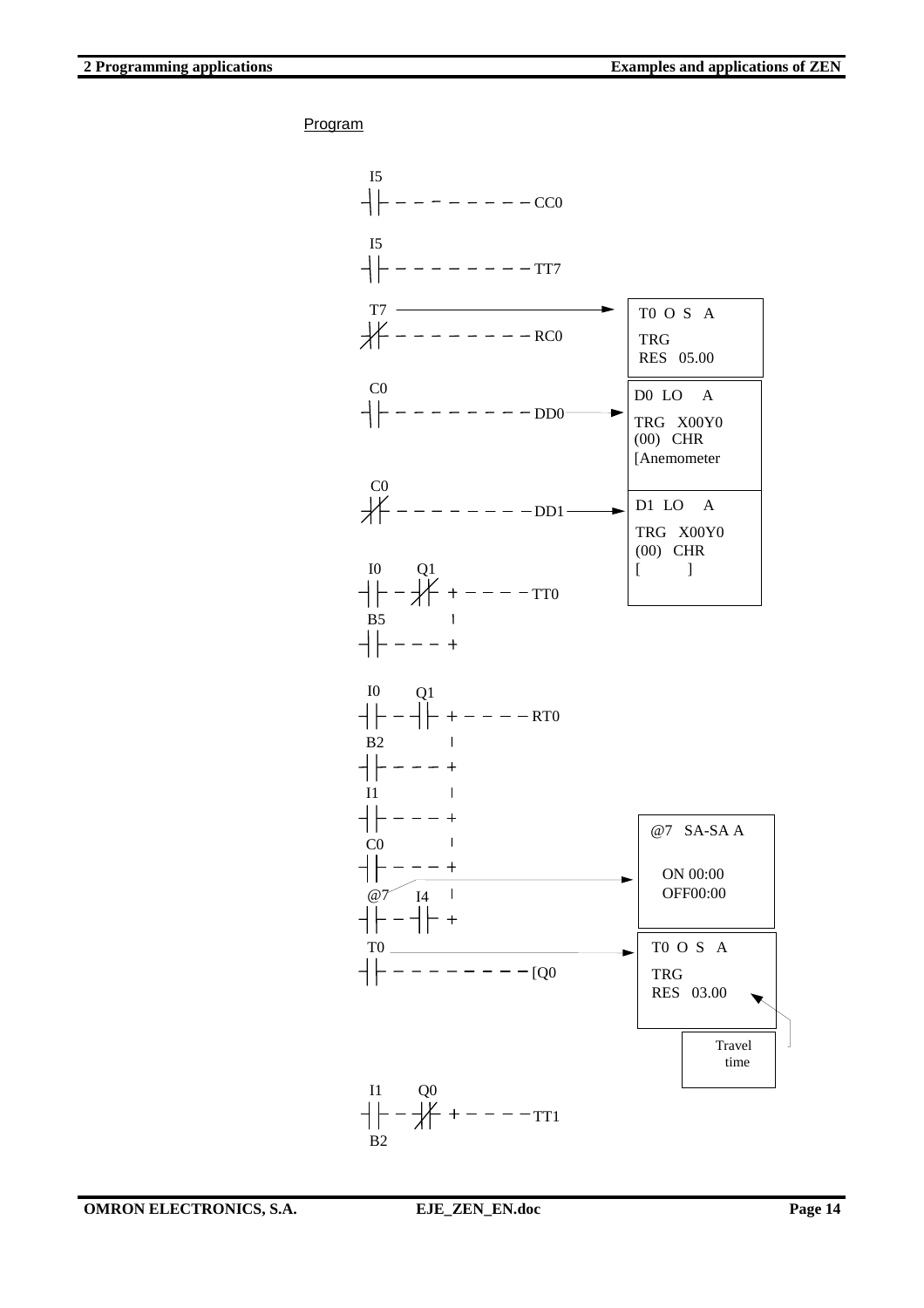

**OMRON ELECTRONICS, S.A.** EJE\_ZEN\_EN.doc Page 15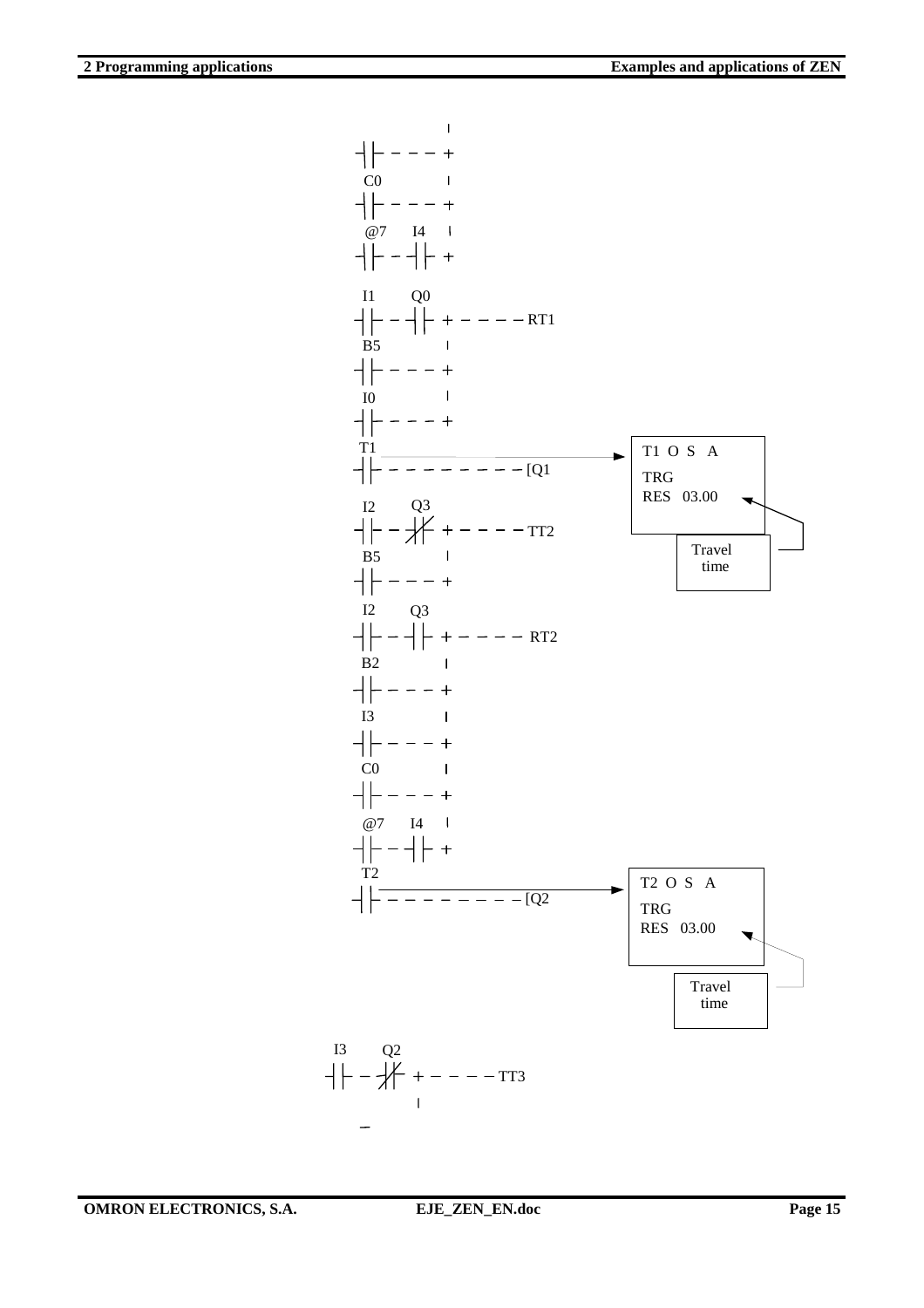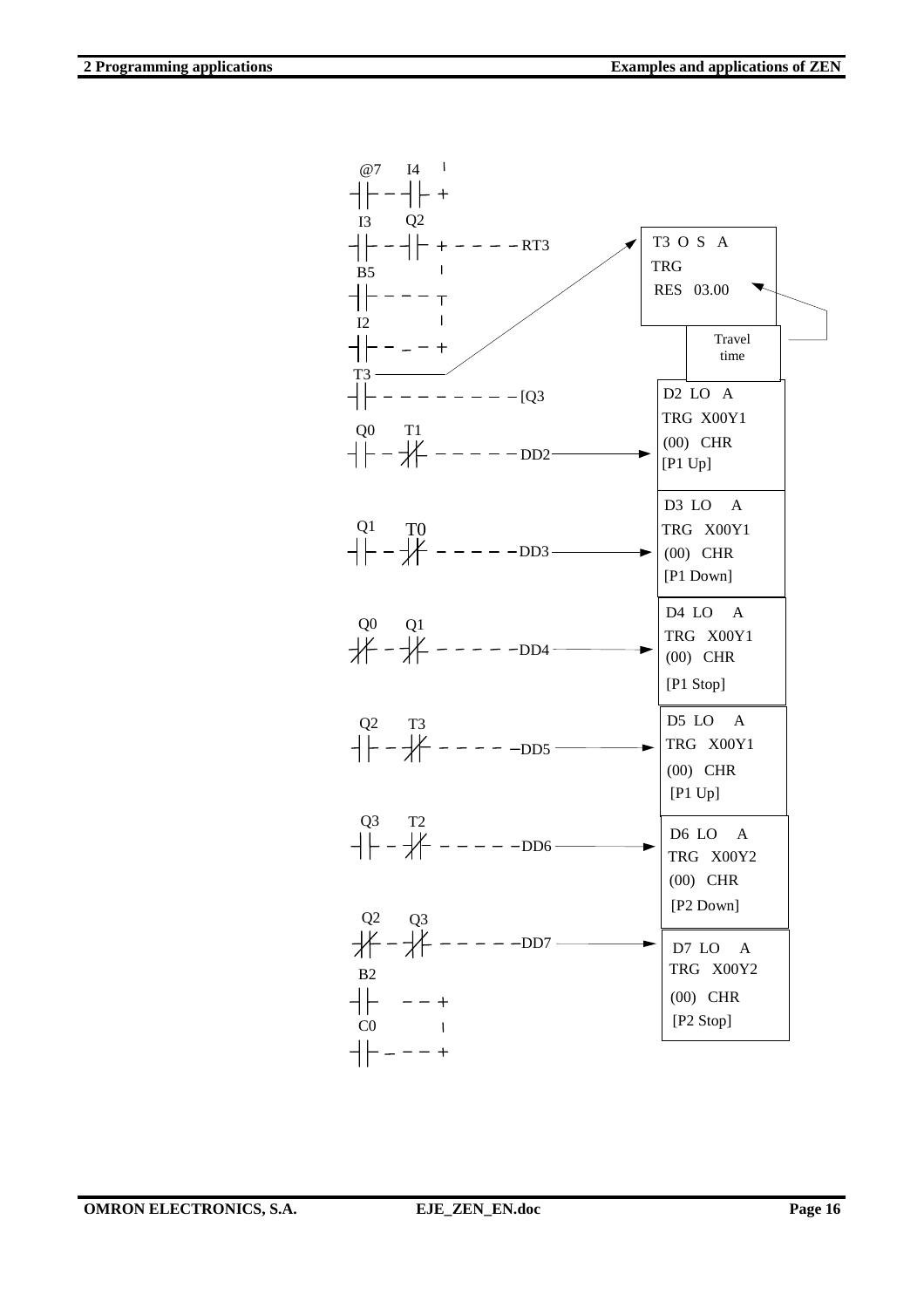The up relay for blind 1 is enabled by pressing the raising switch for blind 1. This relay is automatically disabled when the travel time elapses. The blind can be stopped in mid stroke if the reverse switch is enabled.

The down relay for blind 2 is enabled by pressing the lowering switch for blind 2. This relay is automatically disabled when the travel time elapses. The blind can be stopped in mid stroke if the reverse switch is enabled.

Pressing the switch enables the down operation with timer clock. This timer clock switch should be programmed to operate for a minute. Please note that in this case, at the On time (activation) both blinds will be lowered and it will not be possible to raise them again until the Off time (deactivation) occurs.

The anemometer will lower both blinds when the set time speed value is exceeded.

### **2.3 Technical alarms (floods, gas leaks and 24v fires)**

Technical security means the adaptation of measures to minimize the risk of floods, gas leaks and fires. In short, it is about detecting failures in power supplies to houses, buildings and business premises amongst others and to make containing devices operate in a way to prevent greater damages. If the system also has a modem to communicate with the outside world, technical security is completed by calling the end-users to warn them of the failure in their setup's operating function.

Operating technical securiy is straighforward. In the case that you wish to install flood and gas leak detection, logically flood and gas leak detectors are needed. If you also wish there to be a power supply break when the detectors are in alarm mode, you will also need two electrovalves: one for the water and the other for the gas.

Remember that in this application, electrovalves are installed and that they are NC operating type, which means they need voltage to allow the current to pass through. Also, for security reasons, the detectors should be wired with normally closed (NC) contact. For the security setup to operate correctly, both the gas leak and fire detectors should activate the same electrovalve. This means that the flood detector will activate the water electrovalve and the gas leak and fire detectors will activate the gas electrovalve.

In this example, ZEN is used as technical alarm manager and supervisor for houses, business premises, offices, etc.

Three inputs from the flood, gas and fire detectors are used and are wired with NC (normally closed contact). The ZEN "DEL" key is also used to reset the fire detectors.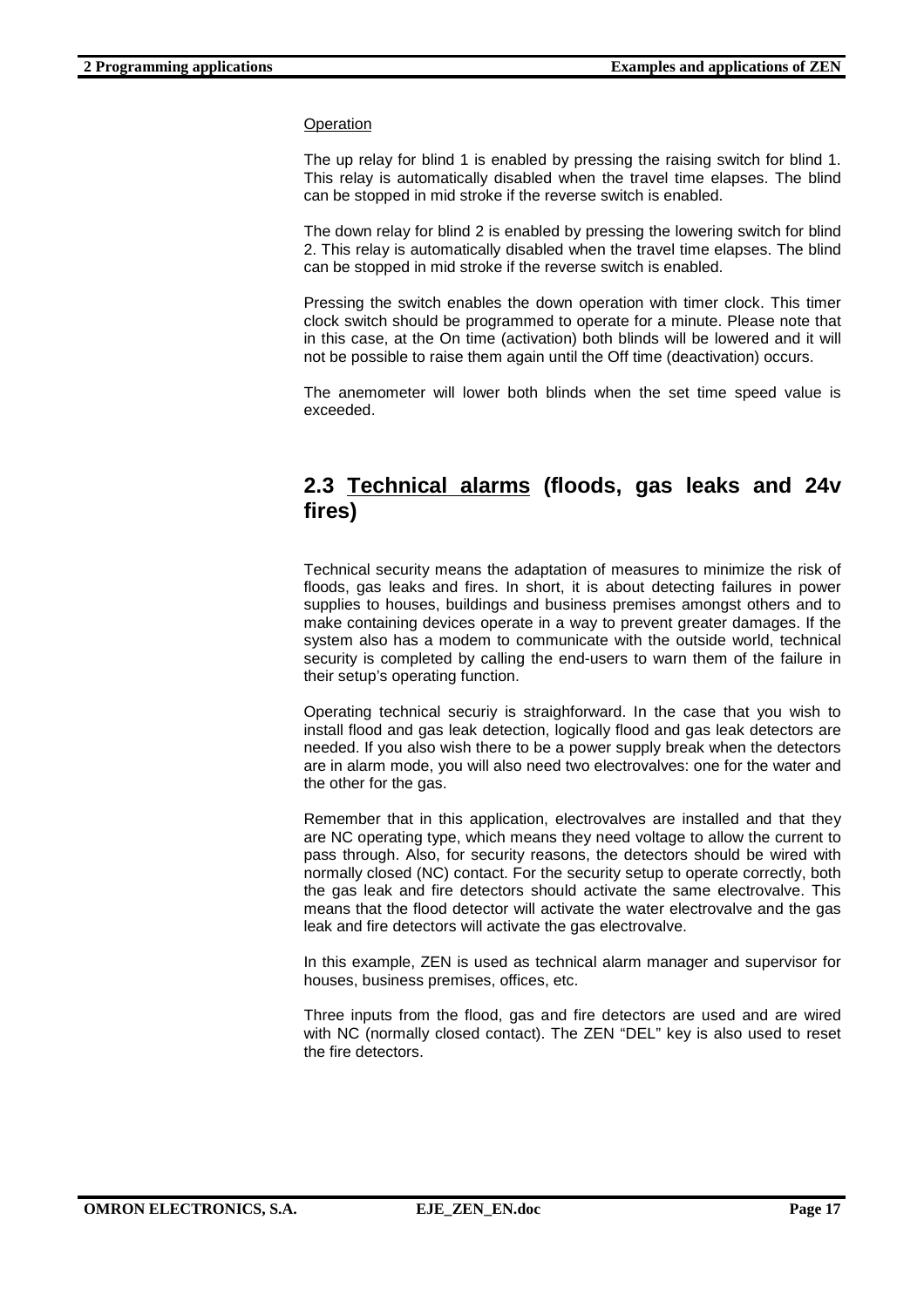### Inputs/Outputs List

| Inputs |                          |  | Output         |                                |  |
|--------|--------------------------|--|----------------|--------------------------------|--|
| 0      | <b>Flood Detector</b>    |  | 0              | <b>Water Electrovalve</b>      |  |
|        | <b>Gas Leak Detector</b> |  | 1              | Sound Signals                  |  |
| 2      | <b>Fire Detector</b>     |  | $\overline{2}$ | <b>Gas Electrovalve</b>        |  |
|        |                          |  | 3              | Power Supply to Fire Detectors |  |

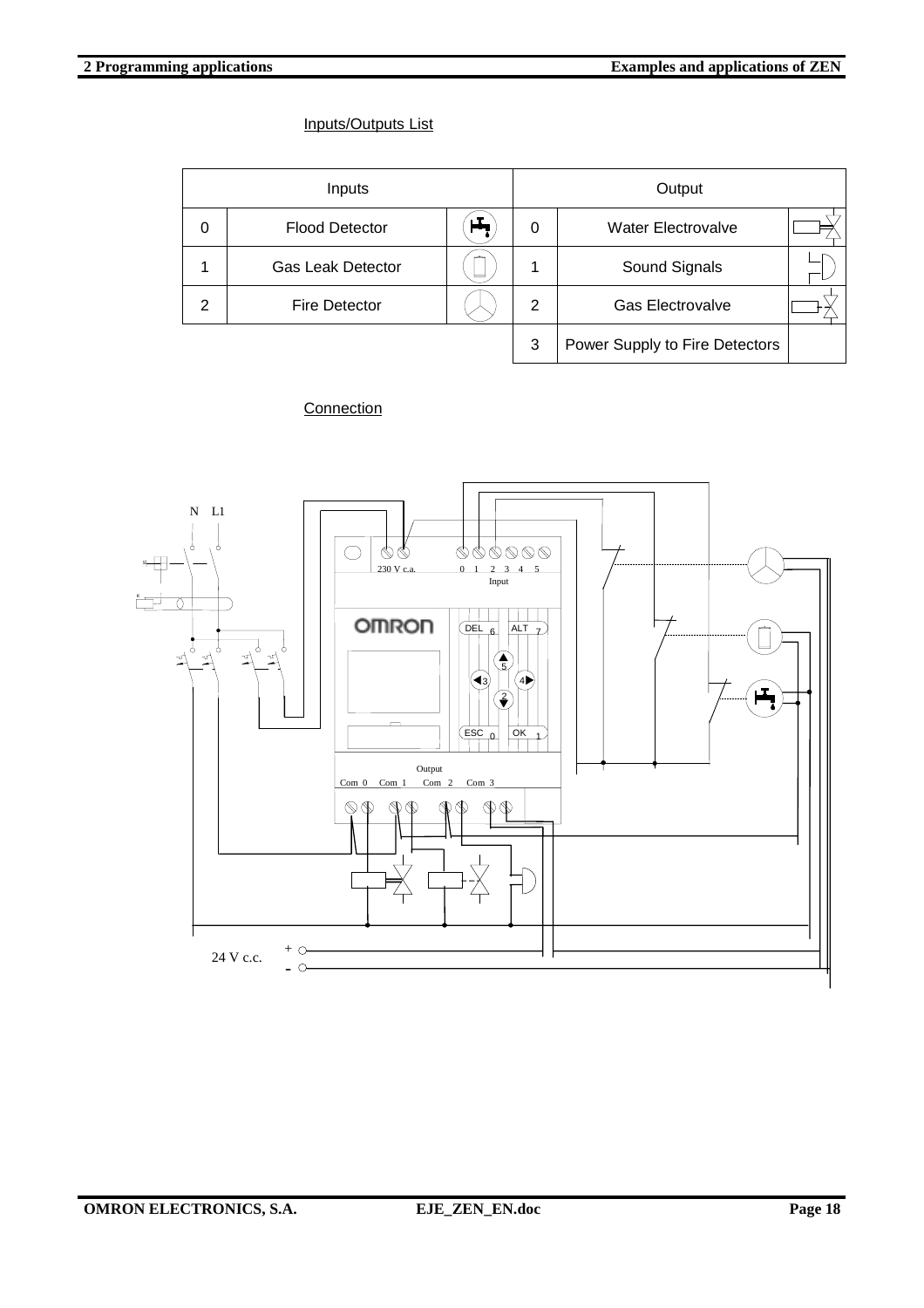

**OMRON ELECTRONICS, S.A.** EJE\_ZEN\_EN.doc Page 19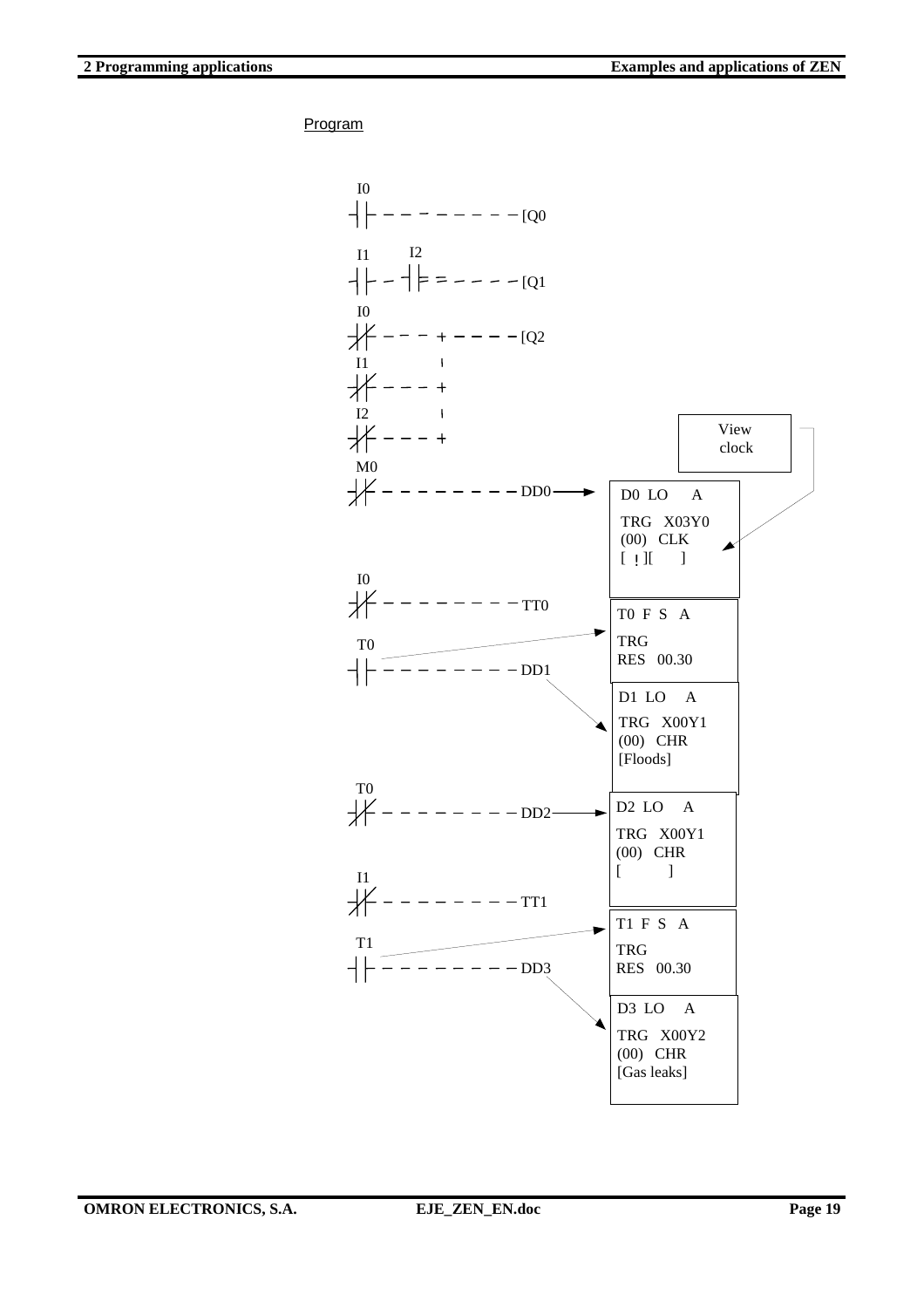

When the detectors are quiescent, the electrovalves are powered (current passes through) and the sound signals remain inactive.

If the flood detector is triggered, the water electrovalve turns off the supply, the sound signals are activated and the flashing "Flood" message can be read on the ZEN display.

If the gas leak detector is triggered, the gas electrovalve turns off the supply, the sound signals are activated and the flashing "Gas Leak" message can be read on the ZEN display.

If the fire detector is triggered, the gas electrovalve turns off the supply, the sound signals are activated and the flashing "Fire" message can be read on the ZEN display.

Also, as the fire detectors are reset by turning off the power supply, pressing the "DEL" key will also turn off the power supply for 5 seconds.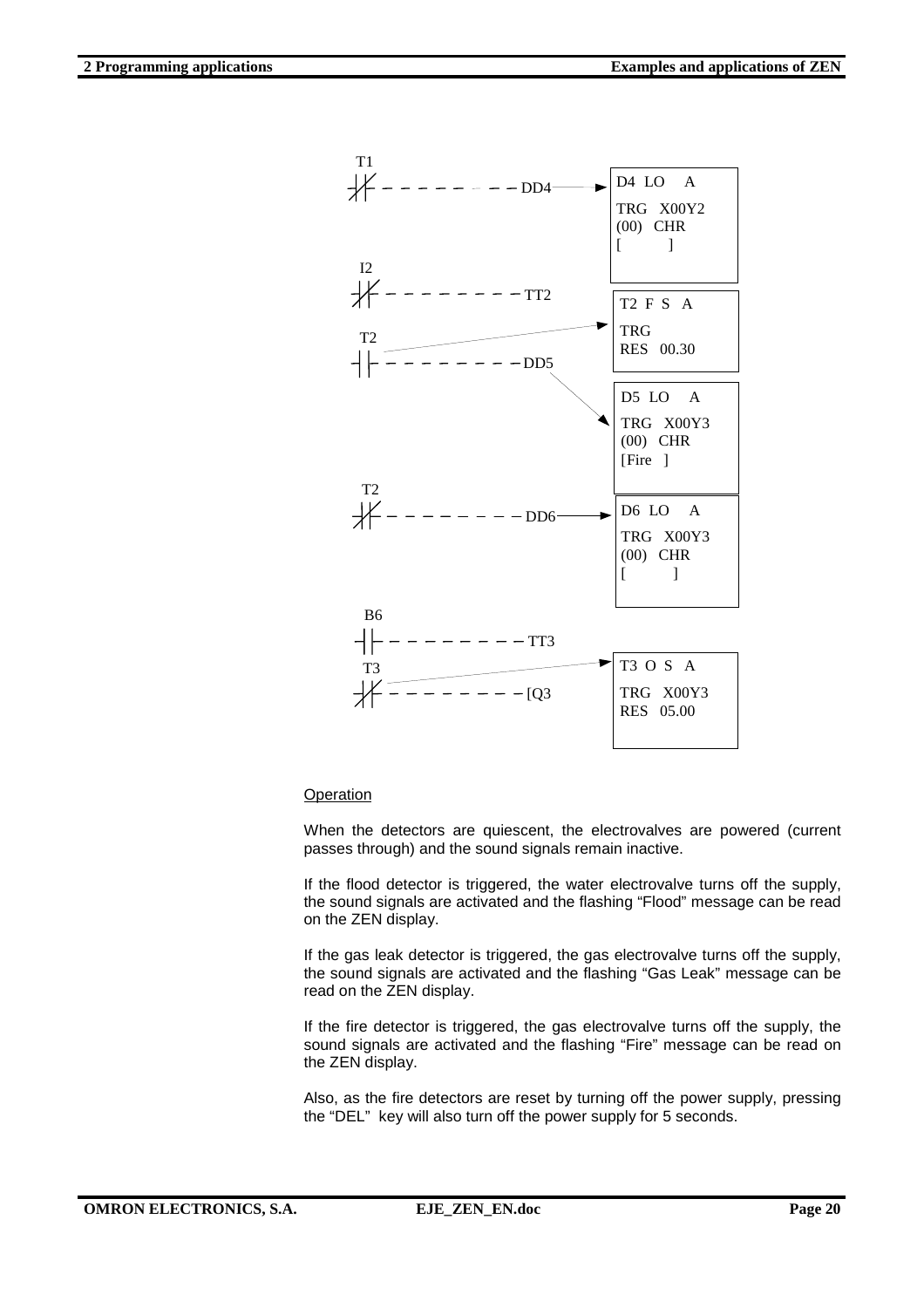### **2.4 Technical alarms (floods, gas leaks and 230v fires)**

Technical security means the adaptation of measures to minimize the risk of floods, gas leaks and fires. In short, it is about detecting failures in power supplies to houses, buildings and business premises amongst others and to make containing devices operate in a way to prevent greater damages. If the system also has a modem to communicate with the outside world, technical security is completed by calling the end-users to warn them of the failure in their setup's operating function.

Operating technical securiy is straighforward. In the case that you wish to install flood and gas leak detection, logically flood and gas leak detectors are needed. If you also wish there to be a power supply break when the detectors are in alarm mode, you will also need two electrovalves: one for the water and the other for the gas.

Remember that in this application, electrovalves are installed and that they are NC operating type, which means they need voltage to allow the current to pass through. Also, for security reasons, the detectors should be wired with normally closed (NC) contact. For the security setup to operate correctly, both the gas leak and fire detectors should activate the same electrovalve. This means that the flood detector will activate the water electrovalve and the gas leak and fire detectors will activate the gas electrovalve.

In this example, ZEN is used as technical alarm manager and supervisor for houses, business premises, offices, etc.

Three inputs from the flood, gas and fire detectors are used and are wired with NC (normally closed contact).

Inputs/Outputs List

| Inputs |                          |   | Outputs |                           |  |
|--------|--------------------------|---|---------|---------------------------|--|
| 0      | <b>Flood Detector</b>    |   | 0       | <b>Water Electrovalve</b> |  |
|        | <b>Gas Leak Detector</b> | _ |         | Sound Signals             |  |
| っ      | <b>Fire Detector</b>     |   | 2       | Gas Electrovalve          |  |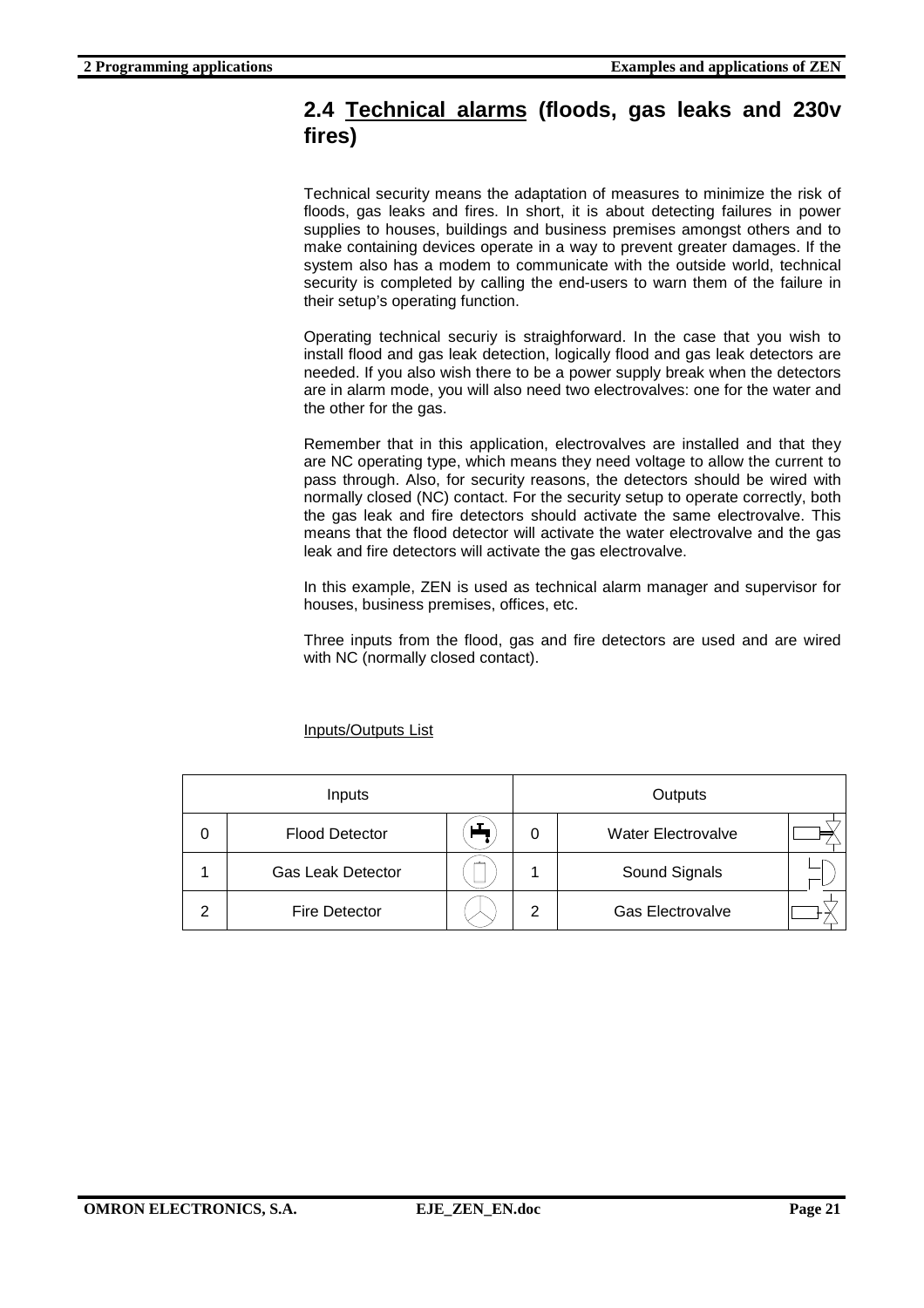

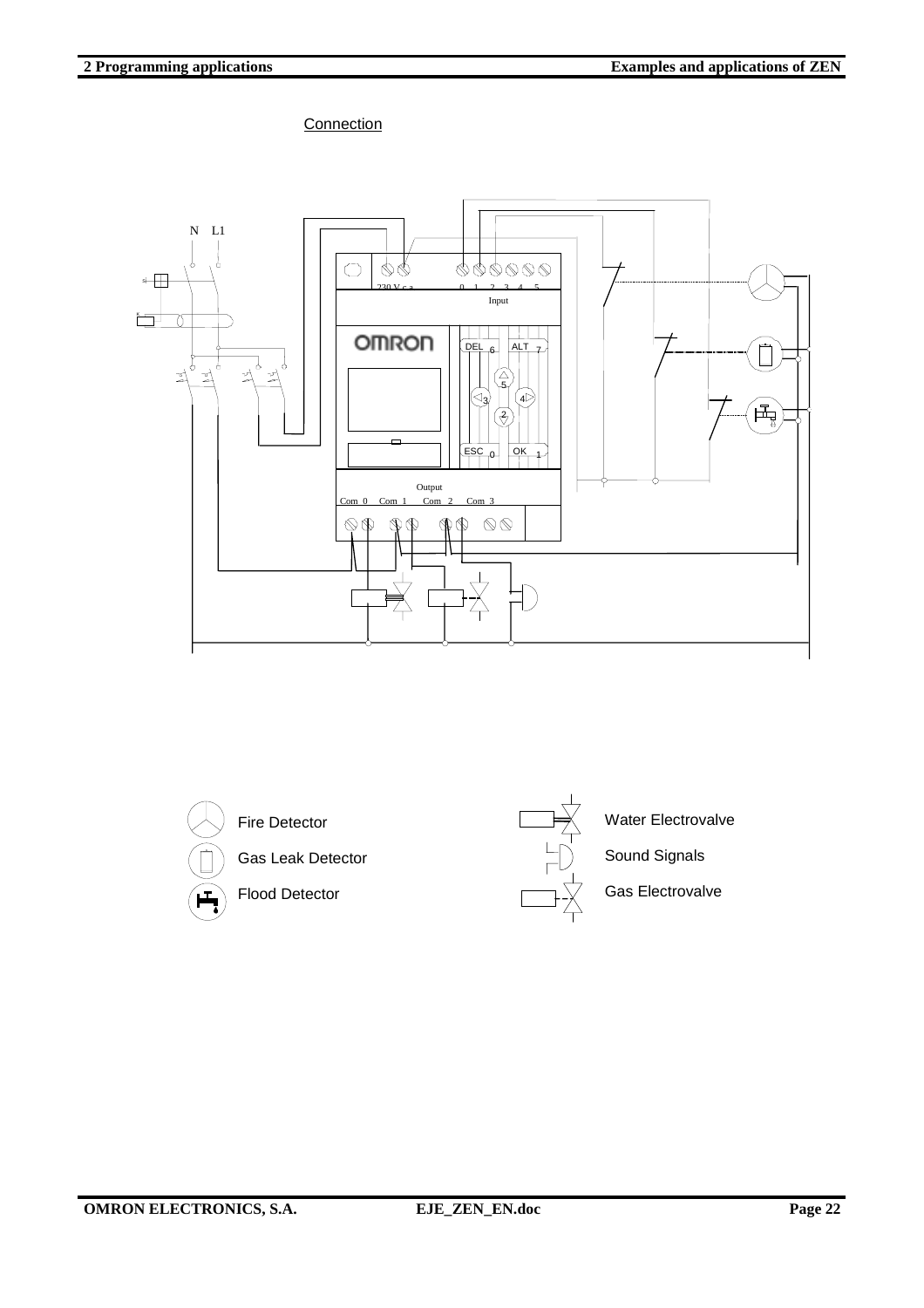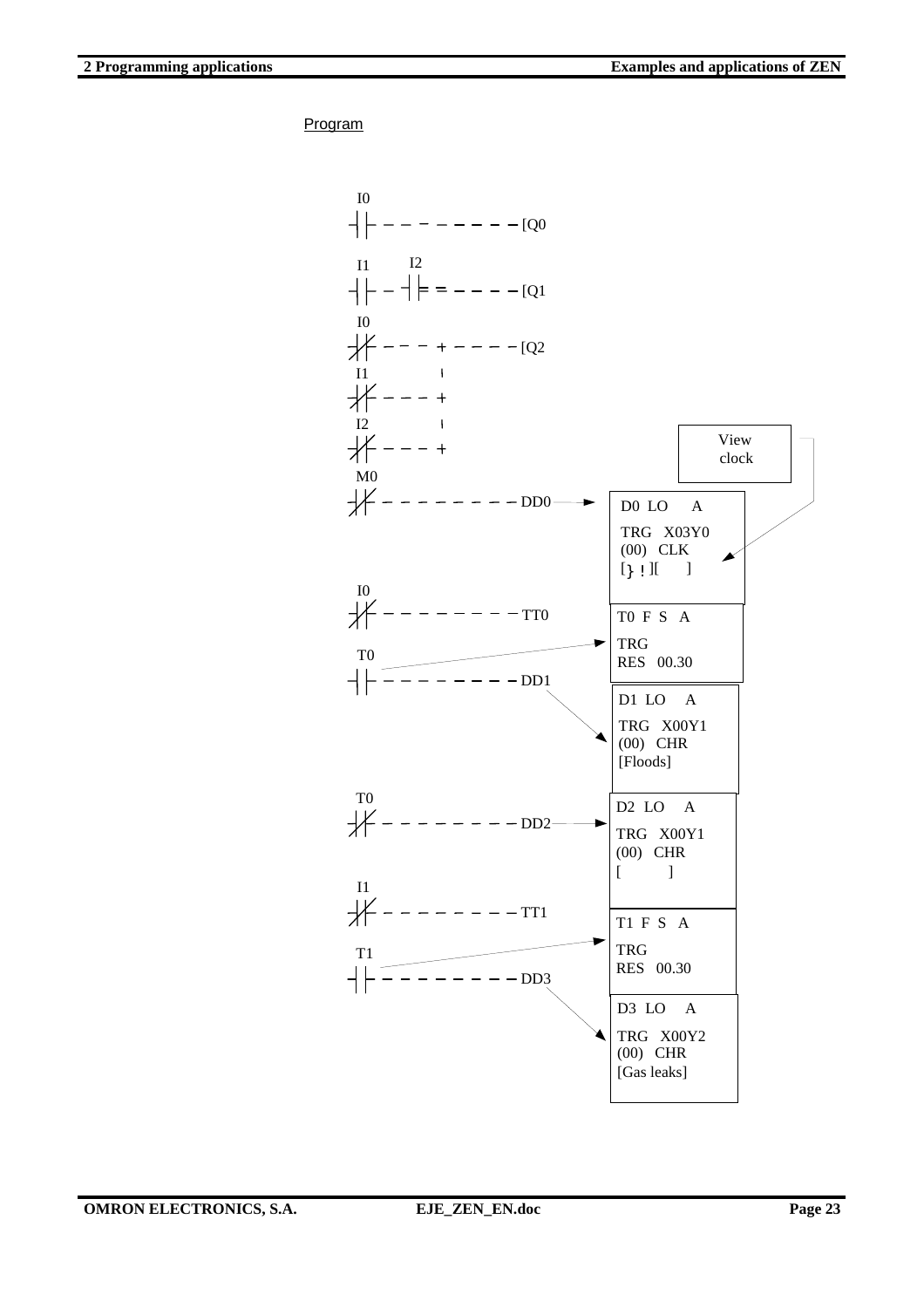

When the detectors are quiescent, the electrovalves are powered (current passes through) and the sound signals remain inactive.

If the flood detector is triggered, the water electrovalve turns off the supply, the sound signals are activated and the flashing "Flood" message can be read on the ZEN display.

If the gas leak detector is triggered, the gas electrovalve turns off the power supply, the sound signals are activated and the flashing "Gas Leak" message can be read on the ZEN display.

If the fire detector is triggered, the gas electrovalve turns off the supply, the sound signals are activated and the flashing "Fire" message can be read on the ZEN display.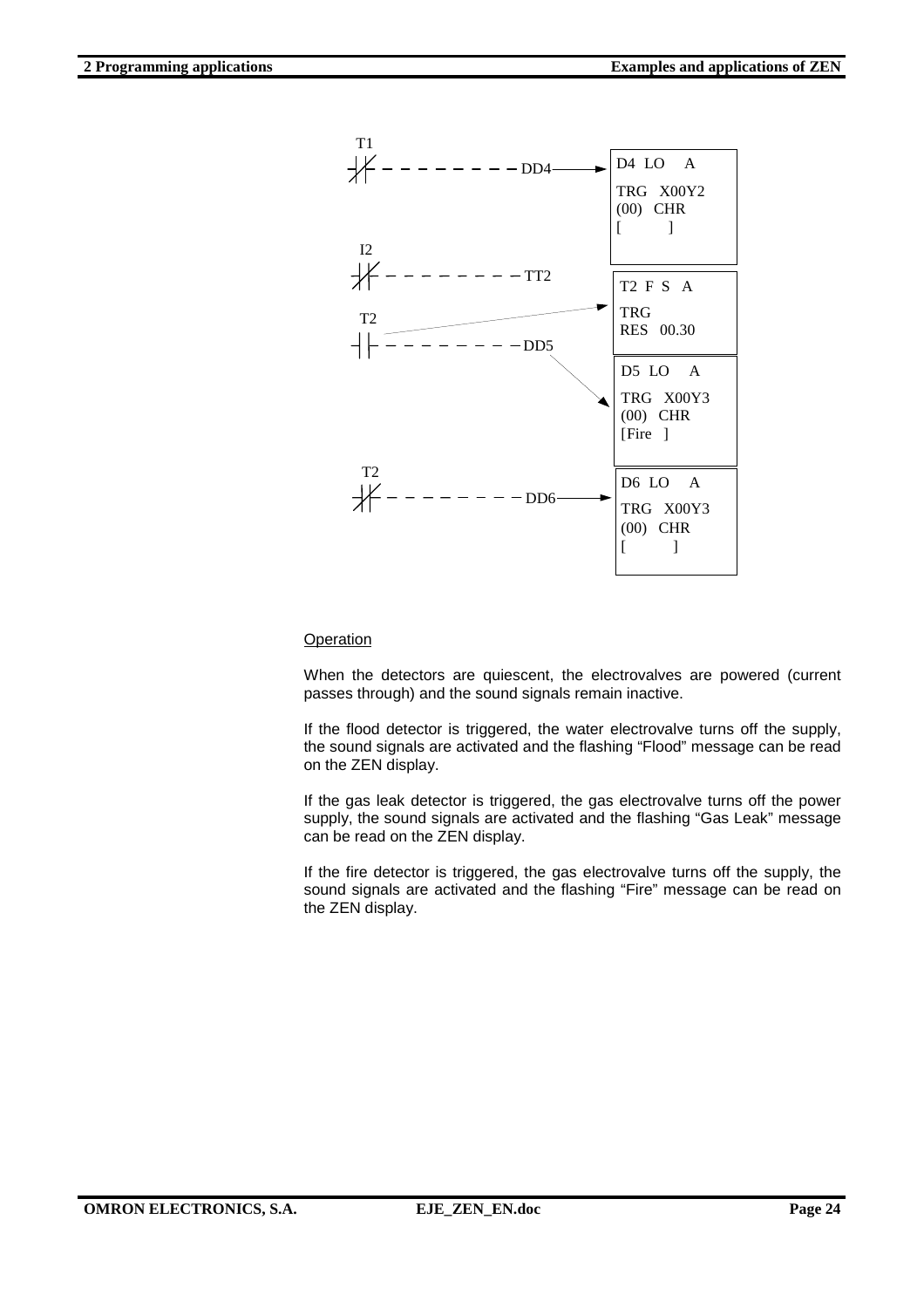# **2.5 Heating control**

In this example, ZEN is used as manager of four independent heating areas. For this setup, four ambient thermostats connected to the first four inputs are needed. Four contactors are also required for starting or stopping the heating elements.

In addition, 4 ZEN switches are used for manual starting/stopping and for enabling or disabling the timer clock.

| Inputs         |              |   |   | Outputs     |  |  |
|----------------|--------------|---|---|-------------|--|--|
| 0              | Thermostat 1 | H | 0 | Contactor 1 |  |  |
|                | Thermostat 2 | H |   | Contactor 2 |  |  |
| $\mathfrak{p}$ | Thermostat 3 | H | 2 | Contactor 3 |  |  |
|                | Thermostat 4 |   |   | Contactor 4 |  |  |

Inputs/Outputs List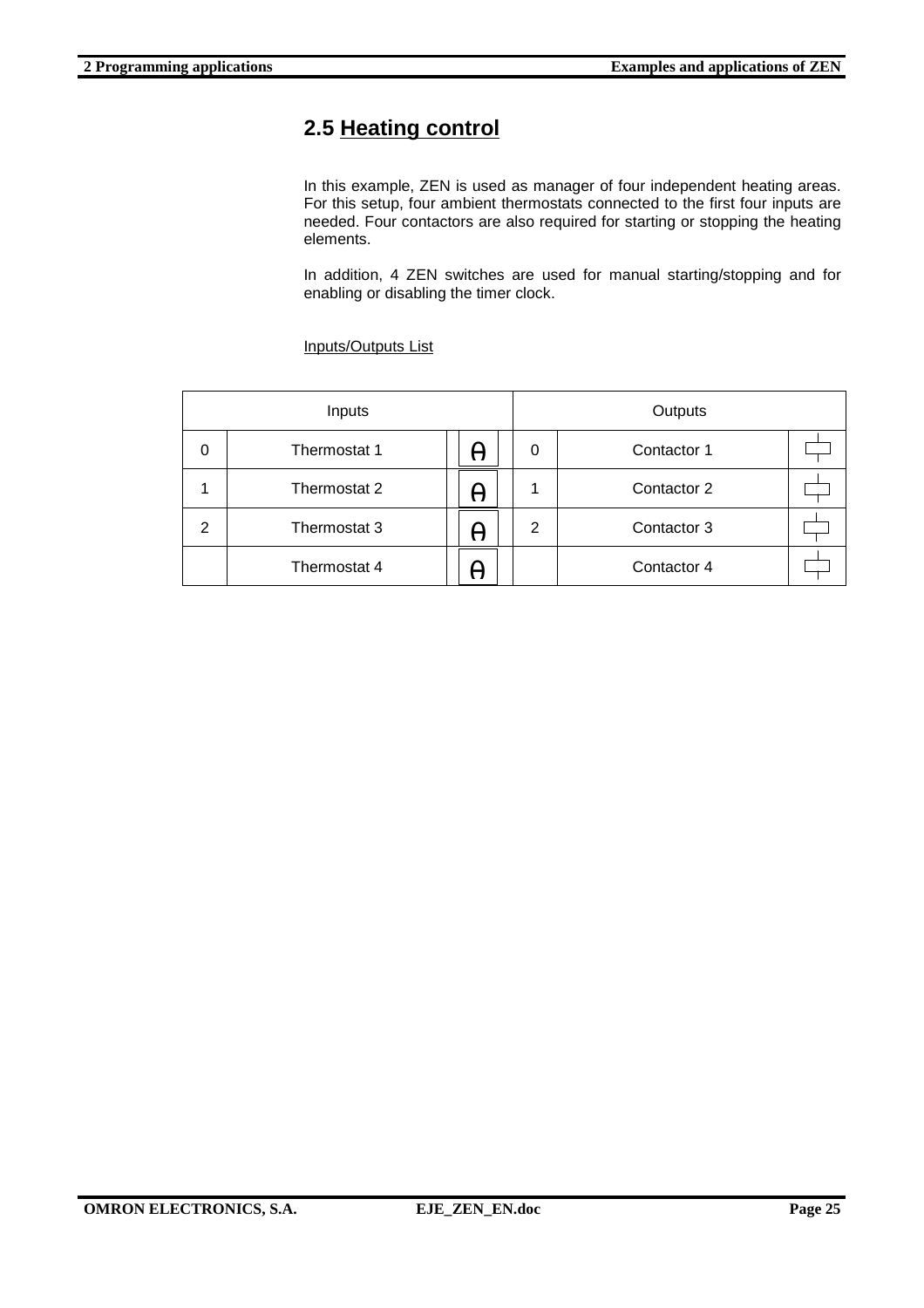**Connection** 



### Program

The ladder diagram is shown on the following page: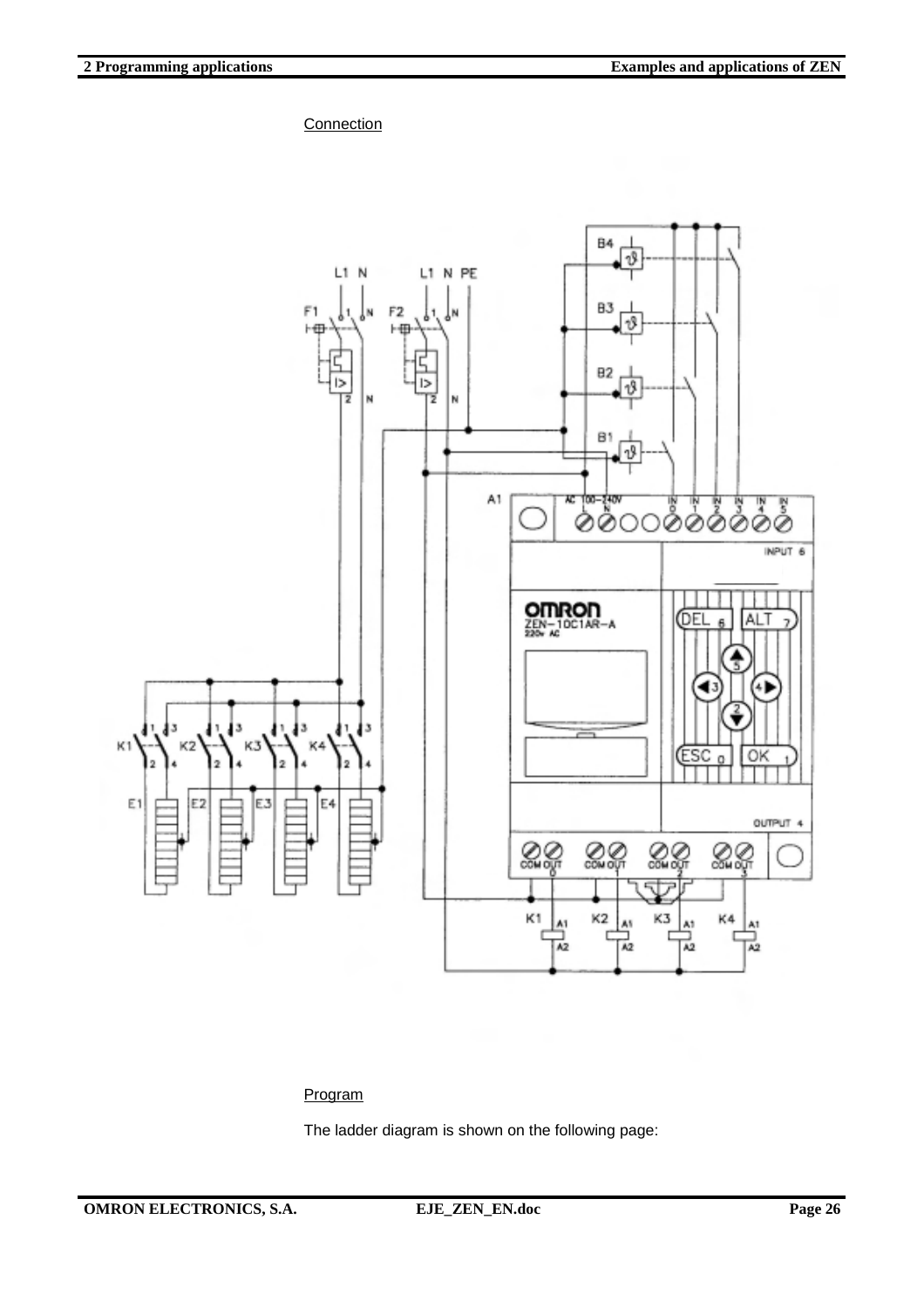I0 M0 [Q0 M1  $+$  +  $+$ I1 M0 [Q1 M1 I2 M0 [Q2 M1  $+$  -  $|$  +  $I3$ M0 [Q3 First heating M1 timer int. B5 @0 MI-MA A SM0 ON 06:15 Second heating B2 timer int. OFF07:00 RM0  $@0 \times M2$ @1 MI-MA A [M1 @1 ON 21:00 OFF23:30 D0 L0 A B4 SM2 TRG X01Y3 (00) CHR [On] B3  $------+RM2$ D1 L0 A TRG X01Y3  $+$ RM1 (00) CHR  $M<sub>0</sub>$ [ Off ]  $------DD0$ D2 L0 A M0 TRG X03Y0 DD1 (00) CLK  $M_1$ <br> $\neq$  $[ \qquad \qquad ]$  $- - - + DD2$  $\overline{1}$ D4 L0 A TRG X00Y2  $+DD4$ (00) CHR [5->ON 2->OFF]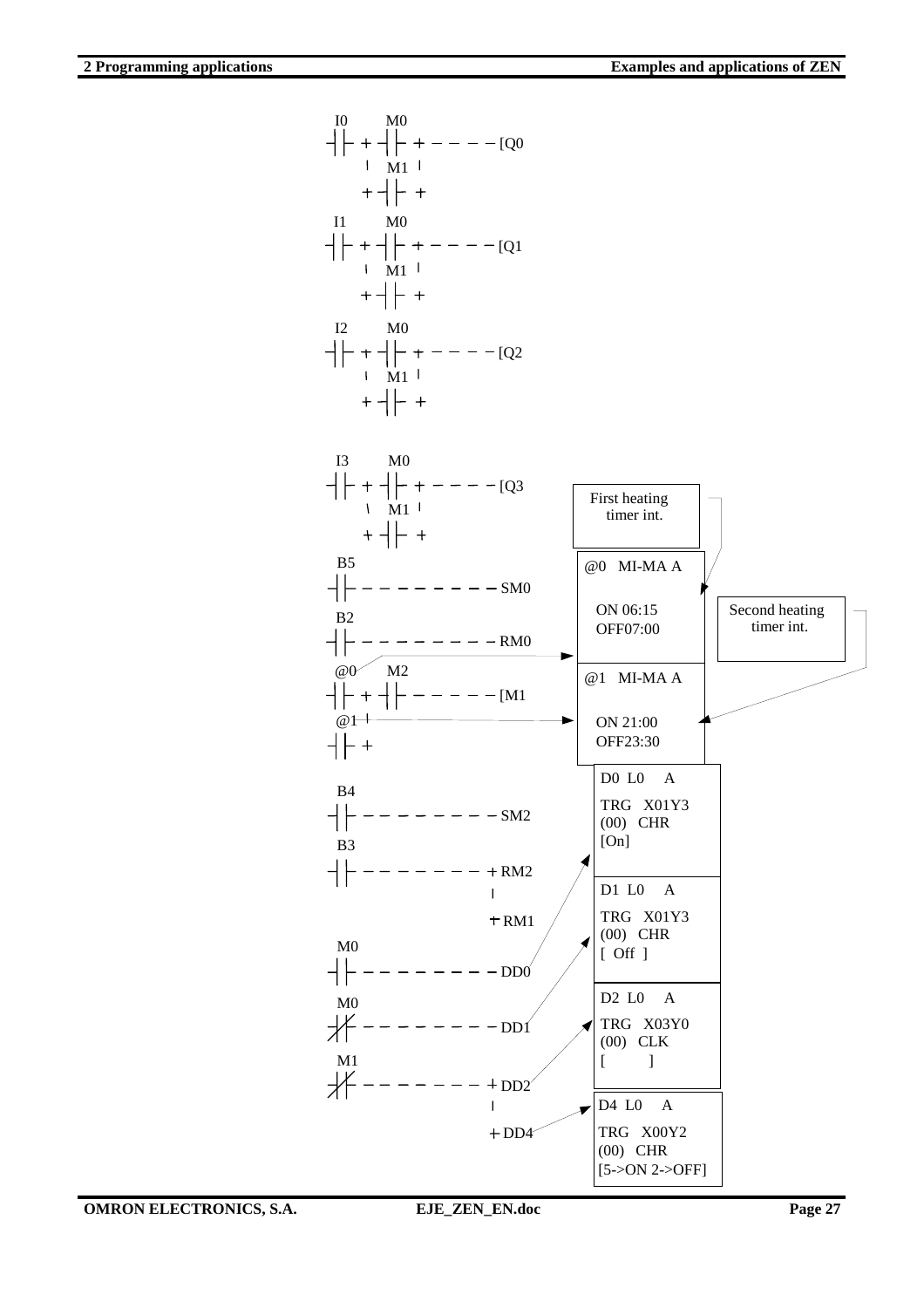

When the heating is started manually using the ZEN "5" key, the ambient thermostats requesting more temperature start the contactors which enable the heating elements. When the ambient temperature reaches the set temperature on the thermostat, the corresponding heating element is disabled.

If the heating is stopped manually overall by using the ZEN "2" key, the four heating areas stop.

The timer clock is enabled by using the ZEN "4" key. In this example, this timer clock has two programming time intervals. (Up to a total of 8 may be added, programming them parallel to the existing time intervals).

The timer clocks are disabled by pressing key "3".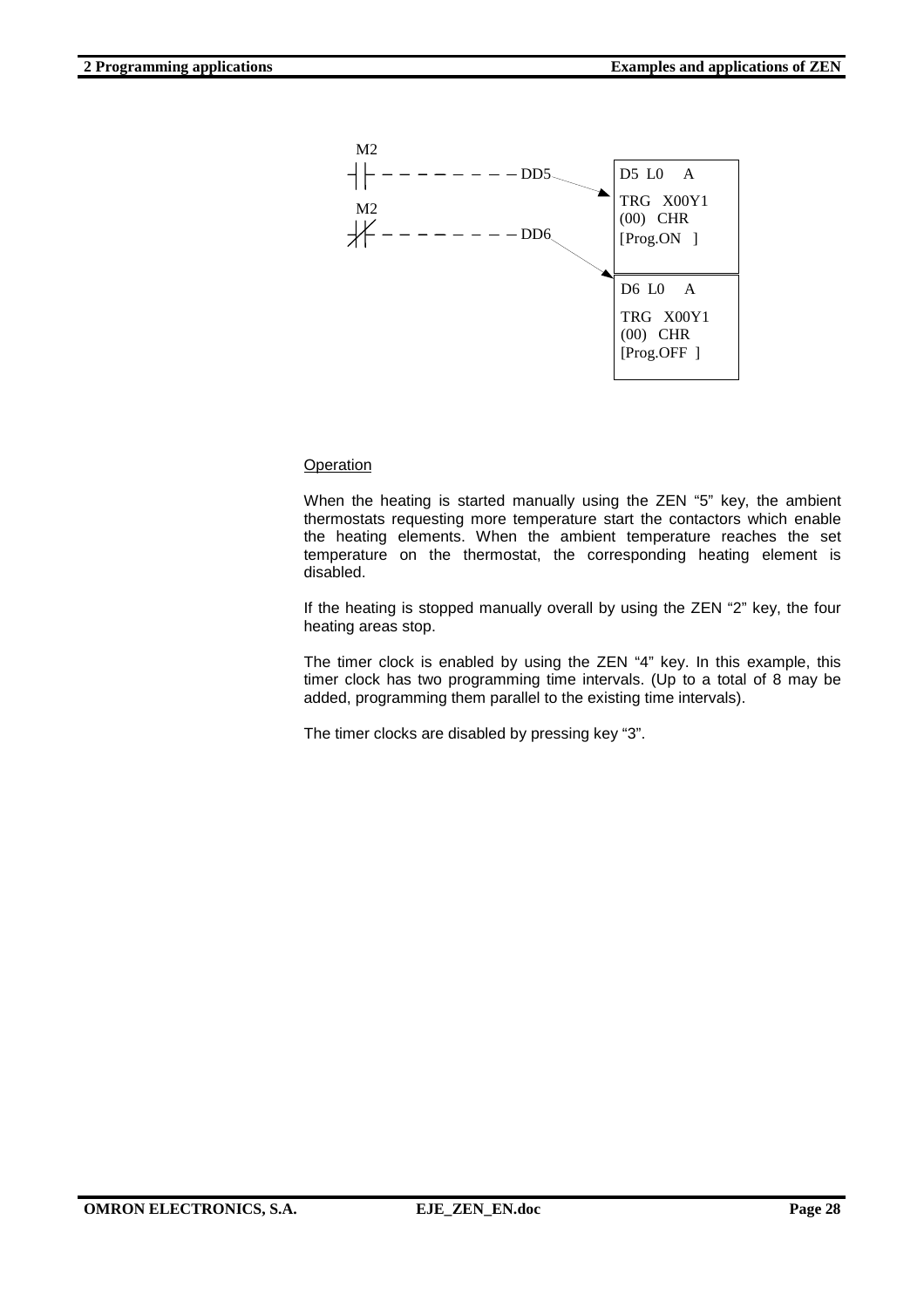# **2.6 Street lighting control**

ZEN is used as timer manager for this application and other street lighting operating conditions. It comprises 4 independent lighting areas that switch on using a twilight switch during an independent time block for each area, while in normal operating mode. For maintenance reasons, the switches can also turn on the independent areas or all the lighting at once.

Inputs/Outputs List

| Inputs   |                                          |  | Outputs |                           |  |
|----------|------------------------------------------|--|---------|---------------------------|--|
| $\Omega$ | Area 1 Lighting Forced Switch            |  | 0       | Area 1 Lighting Contactor |  |
| 1        | Area 2 Lighting Forced Switch            |  | 1       | Area 2 Lighting Contactor |  |
| 2        | Area 3 Lighting Forced Switch            |  | 2       | Area 3 Lighting Contactor |  |
| 3        | Area 4 Lighting Forced Switch            |  | 3       | Area 4 Lighting Contactor |  |
| 4        | <b>Overall Lighting Forced</b><br>Switch |  |         |                           |  |
| 5        | <b>Twilight Switch</b>                   |  |         |                           |  |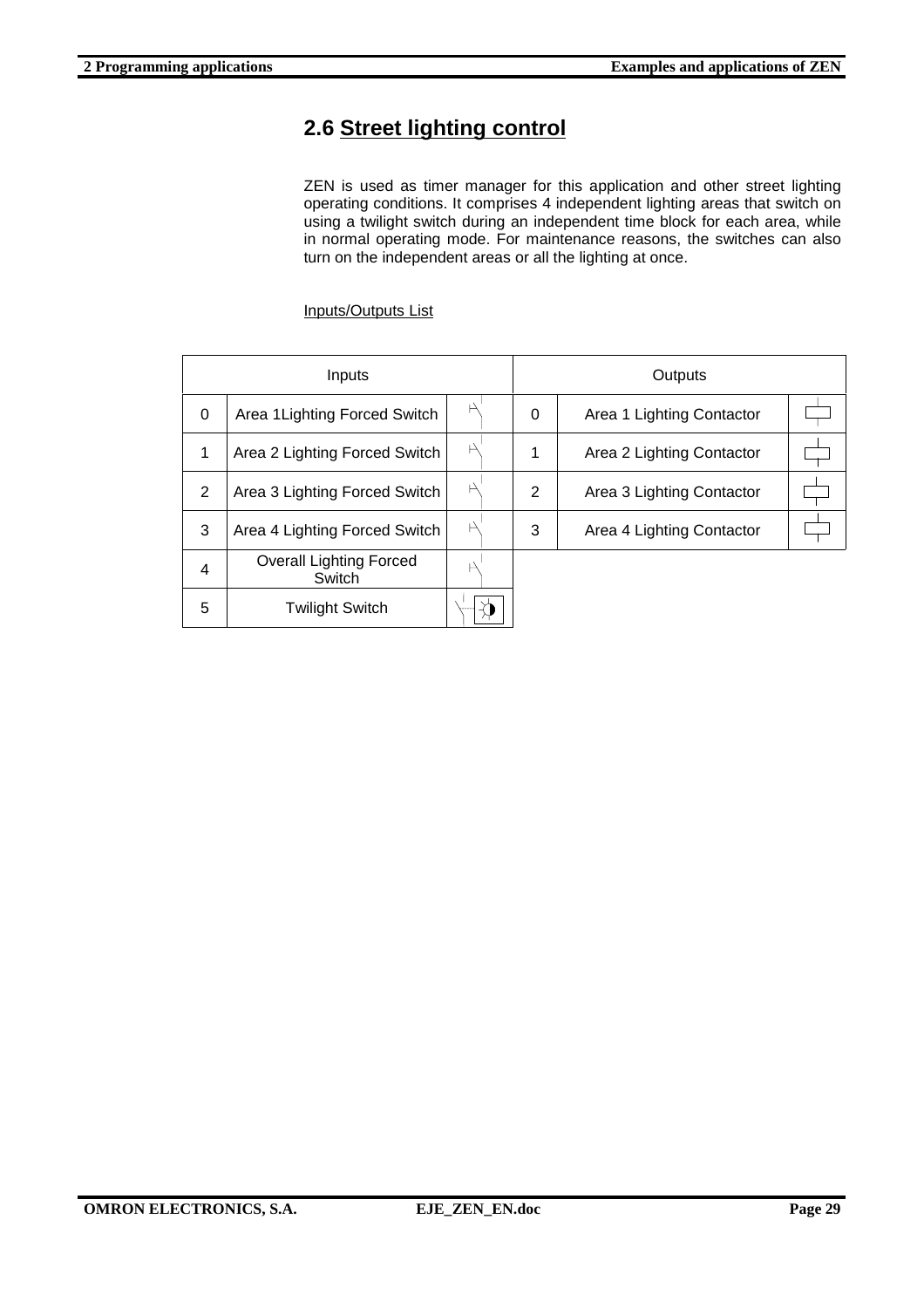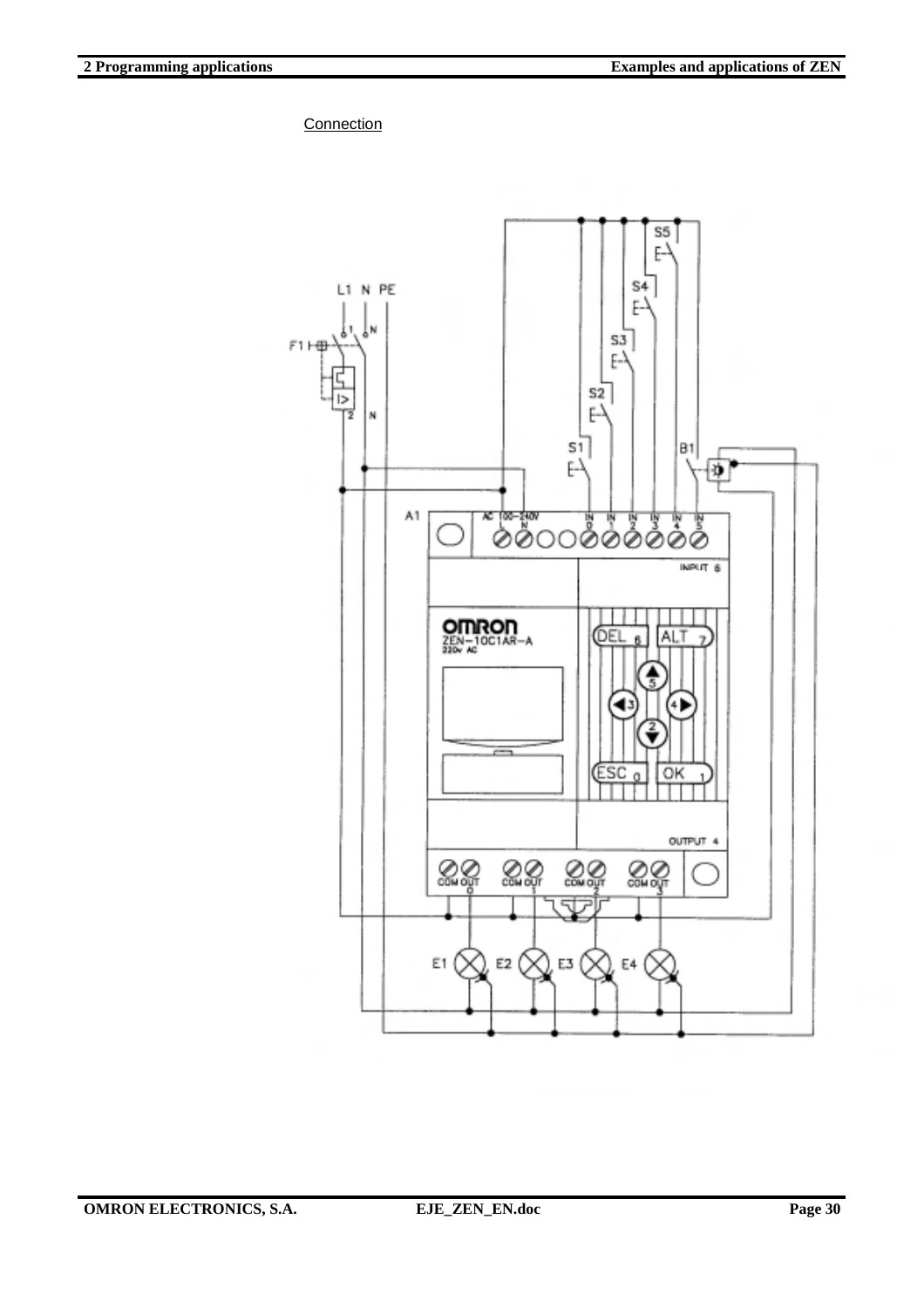| I <sub>0</sub><br>$--- + --- - [Q0]$<br>I <sub>4</sub><br>I<br>$- - - +$<br>$I5 \quad @0 \quad 1$<br>┥┝╸┥┝╺╸+                                        |                                                                                                |
|------------------------------------------------------------------------------------------------------------------------------------------------------|------------------------------------------------------------------------------------------------|
| I1<br>$---[Q]$<br>$+ - - +$<br><b>I4</b><br>$\hspace{0.1cm} - \hspace{0.1cm} - \hspace{0.1cm} - \hspace{0.1cm} +$<br>$I5 \quad \omega_1$<br>┥┝╶┥╞╶╴┽ |                                                                                                |
| I2<br>$--- + --- - [Q2]$<br>I4<br>$-$ - - - +<br>$I5 \quad @2 \quad I$<br>$-$ + $-$ +                                                                |                                                                                                |
| I3<br>$- - - - + - - - - [Q3]$<br>I4<br>$\mathsf{I}$<br>$- - - - +$<br>I5 @3  <br>┥┝╸┥┡╶╸┿                                                           | DO LO A                                                                                        |
| Q <sub>0</sub><br>$-DD0$                                                                                                                             | TRG X00Y0<br>$(00)$ CHR                                                                        |
| Q <sub>0</sub><br>$\frac{1}{2}$<br>$- - - -$ DD1-                                                                                                    | D1 L0 A<br>TRG X00Y0<br>$(00)$ CHR<br>$[Z1->OFF]$                                              |
| Q1<br>$+$<br>$- - - - DD2$                                                                                                                           | D <sub>2</sub> L <sub>0</sub> A<br>$\blacktriangleright$ TRG X00Y1<br>$(00)$ CLK<br>$[Z2->ON]$ |
| Q <sub>1</sub><br>₩<br>$- - - -$ DD3                                                                                                                 | D3 L0 A<br>TRG X00Y1<br>$(00)$ CHR<br>[Z2 > OFF]                                               |

**OMRON ELECTRONICS, S.A. EJE\_ZEN\_EN.doc** Page 31